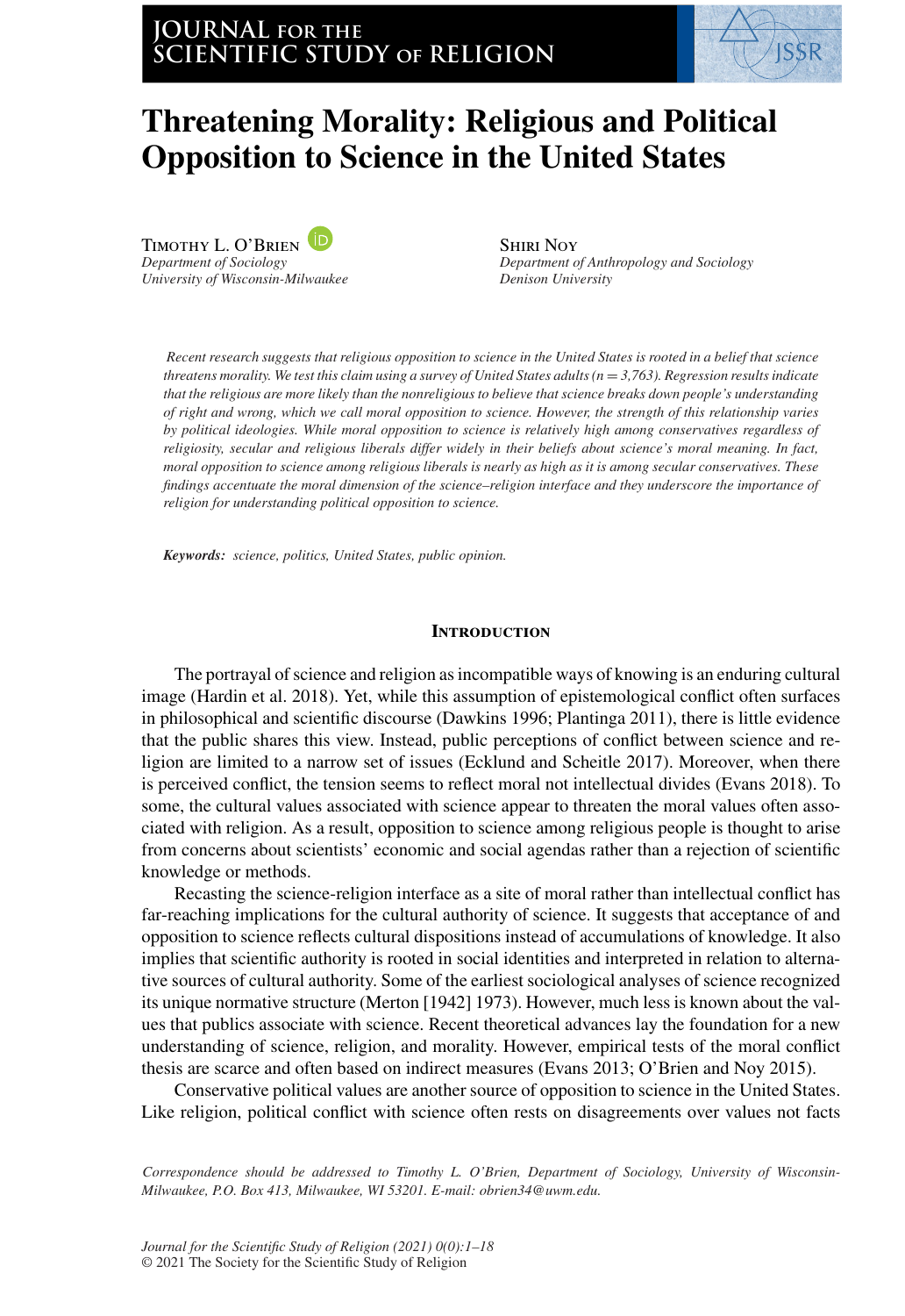(Mann and Schleifer 2020). However, religious liberals occupy a peculiar space at the intersection of two social fields. A liberal political disposition suggests favorable attitudes about science, yet a religious worldview suggests otherwise. Past studies establish that religiosity and conservative political beliefs are each associated with less confidence in science (Evans 2013; Gauchat 2012; Mann and Schleifer 2020; Sherkat 2017). This article examines how religious and political beliefs relate specifically to the moral values people attribute to science. We are especially interested in understanding how religious and political beliefs work in tandem to steer opposition to science.

We investigate these issues using data from the World Values Survey (WVS), which includes a probability sample of United States adults. The survey contains a question that asked whether science breaks down people's sense of right and wrong, which we use to test whether opposition to science rests on moral concerns. Our analysis addresses two questions. First, are religious people in the United States more likely than the nonreligious to view science as a moral threat? Second, does political ideology moderate the relationship? We find that religiosity and conservative political beliefs are each associated with the belief that science breaks down people's sense of right and wrong, a belief we call moral opposition to science. However, the effect of religiosity depends substantially on political ideology. While moral opposition to science is high among conservatives regardless of religiosity, secular and religious liberals differ widely in their beliefs about science's moral meaning. In fact, moral opposition to science among religious liberals is nearly as high as it is among secular conservatives. We argue that these patterns reflect the unique tension felt by religious liberals, whose religious and political identities lie at the intersection of competing value systems. Overall, these results add to mounting evidence that the sciencereligion interface is a site of moral conflict. They also illustrate that support for science on the political left is not as uniform as it is often assumed.

#### **BACKGROUND**

# **The Cultural Authority of Science and Religion**

We analyze science and religion as systems of material resources, factual knowledge, and cultural values and practices that guide people's belief and behavior in numerous realms of life (Gieryn 1999). Our approach is consistent with theories that view science, religion, and other domains as social fields with epistemic and social authority (Fligstein and McAdam 2012). As sources of information and values, fields help individuals plan and justify behavior. Fields such as science and religion function independently but are nested among other areas of cultural production within a broader social context. Moreover, the status of actors within fields is often defined in contrast to status in orthogonal fields (Bourdieu 1991). Consequently, intersecting fields may provide individuals with competing sources of cultural authority. For example, when central actors in science and religion, such as prominent scientists and theologians, define their authority over issues such as human origins in opposition to the other, they fuel a perception that science and religion conflict. Politics is another field where actors' status is inversely related to status in intersecting fields. For example, by cultivating a perception of anticonservative bias in science, political elites in the United States have successfully undermined trust in science among conservatives (Gauchat 2012).

Science and religion both are highly differentiated and the meanings they provide to individuals may differ by disciplines and denominations. The goal of this article is to establish whether science *in general* is associated with a moral meaning and whether that meaning is shaped by religious beliefs. A long tradition of social scientific research examines science and religion at a similarly general level. For example, Weber's ([1930] 2002) classic analysis of rationalization provided a generalized framework for understanding scientific and religious worldviews in modern societies. Modernization and secularization theories likewise focus on science and religion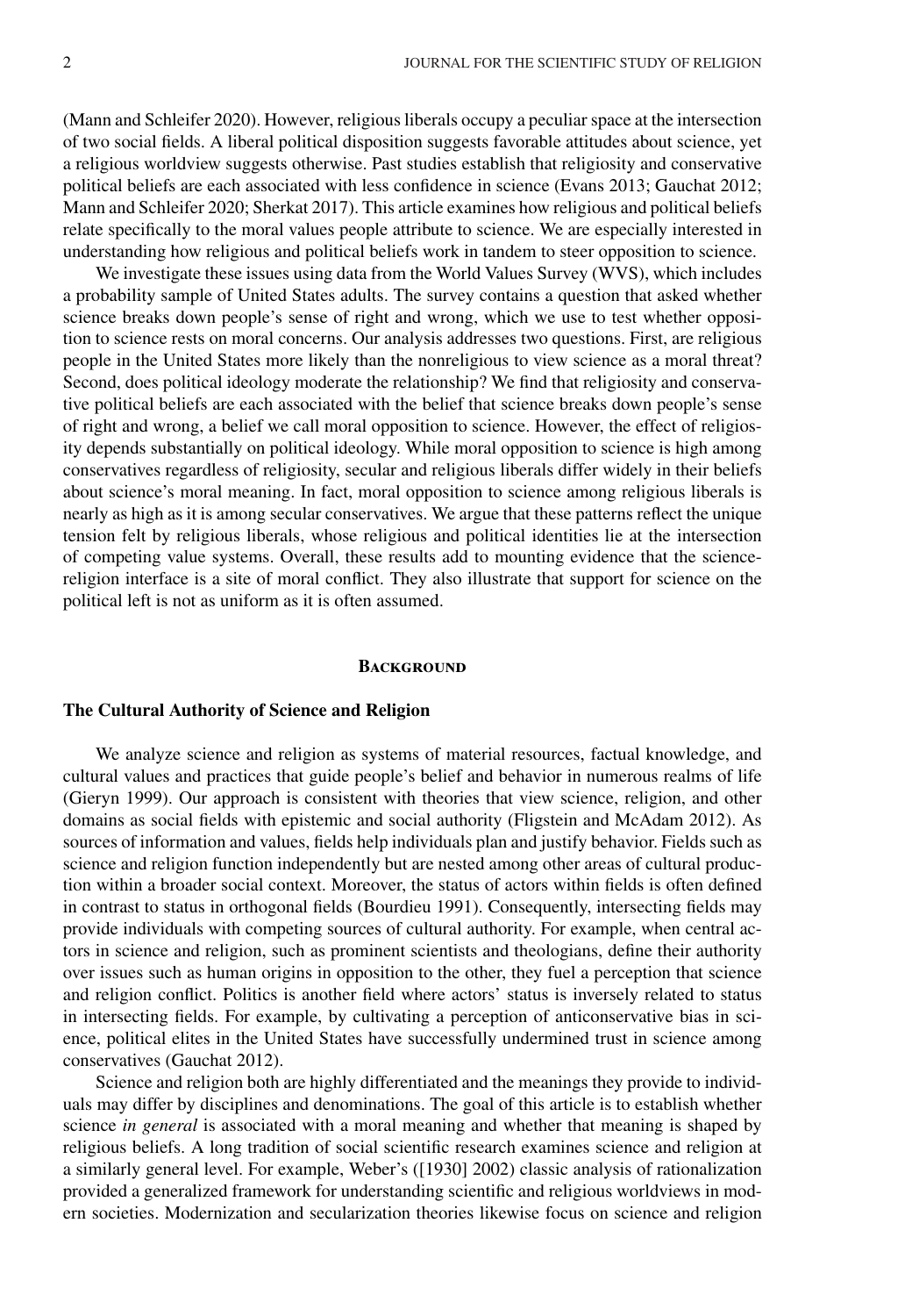as general institutions and sources of cultural authority rather than discrete disciplines or faith traditions (Habermas 1981; Inglehart and Baker 2001). These theories prioritize different sources of change in the relationship between science, religion, and society, but they share an assumption that science and religion represent opposing ways of knowing about the world. While these theories correctly anticipated rationalization and bureaucratization, they seemingly underestimated the durability of religion. Despite declining participation in organized religion (Voas and Chaves 2016), the share of intensely religious people in the United States has been stable (Schnabel and Bock 2017). And 90 percent of adults in the United States believe in God or some other higher power (Pew Research Center 2018).

The notion that science and religion represent incompatible ways of knowing—the conflict thesis—is especially evident in philosophical, theological, and scientific debates about whether scientific and religious knowledge are reconcilable (Dennett 1995; Lewis 1947). Some insist that science and religion are fundamentally incongruent (Dawkins 1996). Others maintain that conflict is limited to a few issues (Plantinga 2011). These scholars reach different conclusions about the scope of conflict between science and religion but seem largely to agree on its basis. Specifically, these accounts cast the science-religion interface as a site of epistemological conflict. Some limit the rift to specific knowledge claims, for example, about evolution, while others extend it to entire epistemes (Evans 2018). Regardless of this distinction, the narrow and wide versions of the conflict thesis each conclude that tension between science and religion rests on disagreement over factual knowledge.

Despite the persistence of the conflict narrative, there is little evidence that the public thinks about science and religion as broadly incompatible. Instead, recent studies find that perceived conflict between science and religion is much more limited than is often presumed (Longest and Ueker 2021). In fact, more people in the United States believe that science and religion can support one another than believe that they conflict with one another (Ecklund and Scheitle 2017). Research on the role of religion in organized science (Ecklund et al. 2019) and medicine (Cadge 2012) also suggests that the conflict thesis mischaracterizes the relationship between science and religion.

Not only is perceived conflict between science and religion less widespread than often assumed, when there is perceived conflict it is often about morals rather than knowledge (Evans 2018). While conflict about human origins arguably focuses on intellectual disagreement, much of the recent tension between science and religion reflects cultural conflict. For example, divides between scientific and religious elites concerning bioethics, gender, sexuality, and the environment each center on normative not epistemological issues (Alumkal 2017).

Survey questions that directly measure science's moral meaning are rare, but existing studies of public opinion in the United States are suggestive of the moral conflict thesis. For example, Evans (2013) found that while religious people tend to recognize that stem cell researchers are scientifically knowledgeable, they also tend to think that these scientists should be excluded from public policy decisions. Evans concludes that religious opposition to stem cell research is based on normative concerns not intellectual ones. Likewise, our earlier work found that many religious people reject scientific theories of human origins despite being knowledgeable about uncontested areas of science (O'Brien and Noy 2015). We interpret this to mean that survey questions about human origins are better measures of cultural worldviews than scientific knowledge. Although these studies do not directly measure the moral dimensions of science, they offer tentative support for the moral conflict thesis. Nevertheless, a more robust test requires a more direct measure of the perceived moral meaning of science.

#### **The Politicization of Science and Religion**

Research on the politicization of science also suggests that publics associate science with normative values. Social scientists have long recognized the unique institutional values of science (Merton [1942] 1973). However, the political meaning of science in the United States changed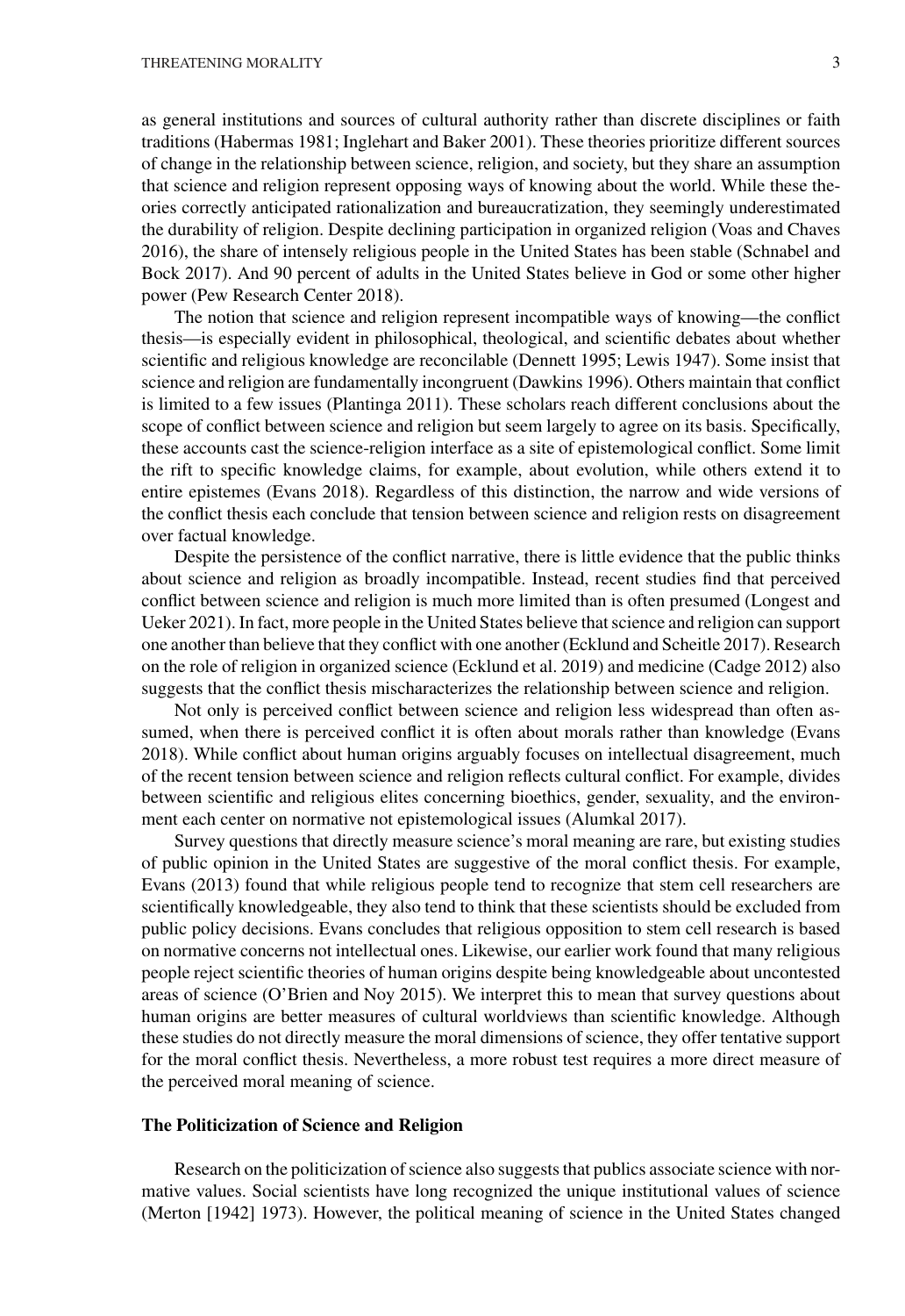dramatically near the end of the 20th century. Fueled by opposition to regulatory science among economic elites and growing anti-intellectualism at the grassroots, conservative political elites began a coordinated effort to link organized science to a liberal policy agenda (Gross et al. 2011; Oreskes and Conway 2011). The campaign to politicize science was evident in conservative political discourse of the era, which fixated on the supposed cultural threat from experts (Bonikowski and Gidron 2015). These efforts to politicize science have succeeding in undermining trust in science among rank-and-file conservatives for the past several decades (Gauchat 2012).

As science was tethered to liberal values, organized religion became embedded in right-wing politics (Steensland and Wright 2014). Conservative Christians led the way, but political values once associated with Conservative Christianity now appeal broadly to religious Americans (Delehanty et al. 2018). As conservative politics became entrenched in organized religion, many liberals defected from religious organizations (Hout and Fischer 2014). The politicization of religion and of science are analytically distinct but they reflect a common trend in U.S. political culture. Not only did science and religion gain new normative meanings near the turn of the 21st century, they also took on opposing meanings as they became proxies in a wider cultural conflict between modern, liberal values and traditional, conservative ones (O'Brien and Noy 2020). Indeed, despite liberals' low church attendance, an overwhelming majority of them believe in God. And, despite conservatives' mistrust in scientists, most conservatives appreciate the practical benefits of science (Mann and Schleifer 2020). Altogether, the politicization of science and religion further suggests that conflict between the two rests on values not knowledge.

To summarize, existing studies of the science-religion interface are limited in at least three ways. First, attitudes about the moral meanings of science and religion are typically observed indirectly. This is because surveys have conventionally focused on knowledge claims made by scientists instead of the moral implications of scientists' work. Second, studies that have explored the moral interplay between science and religion are often case- or domain-specific (Evans 2010, 2013). These studies document the ethical concerns of some religious people about certain areas of biomedical research. Yet, it is not clear whether these patterns extend to the institution of science itself. Third, although past studies suggest that religiosity and conservative political beliefs are each sources of opposition to science, we do not know whether their impact is additive or interactive. On the one hand, a liberal political disposition may outweigh religious concerns about the moral consequences of science. If so, then political liberals may see little moral threat posed by science, regardless of their religiosity. And there may be little difference in moral opposition to science between religious and secular conservatives. This would suggest that political values are more indicative than religiosity of moral opposition to science. On the other hand, religious concerns about science may offset a liberal political disposition. If so, then religious liberals may be unsettled by the moral effects of science despite their more favorable political orientation. And religiosity may amplify conservative opposition to science such that religious conservatives are even more opposed than secular conservatives to science. This would suggest that religious values are the more powerful predictor of moral worldviews. It would also signal that liberals are not as uniformly supportive of science as some assume.

## D<sub>ATA</sub>

We examine moral opposition to science using data from a national sample of United States adults included in the WVS (Inglehart et al. 2020). The dependent variable we use was included in survey waves 6 and 7, which were fielded in the United States in 2011 and 2017. Although the WVS is an international study, we focus on the United States because of the cultural specificity of the politicization of science and religion, which likely shapes how people perceive science's moral meaning (Evans 2018).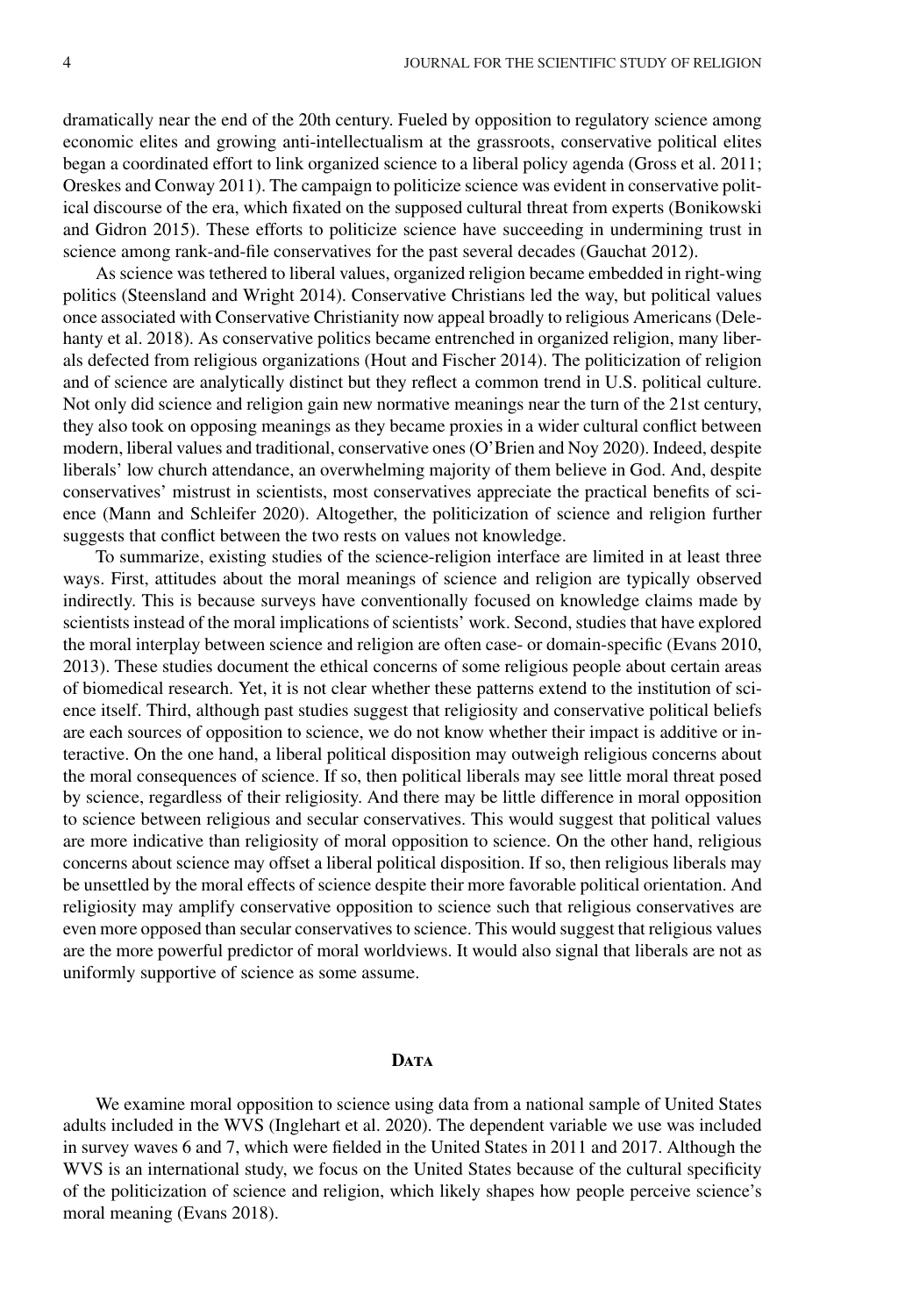Respondents were identified using stratified random sampling. Surveys were administrated online and by phone in English and Spanish. In these two survey waves, the completion rate in the United States was 57 percent, for a total of 4,828 completed surveys. Missing data were handled in two ways. First, we used listwise deletion to remove cases that were missing information on variables of interest. We present findings from these analyses below  $(n = 3,763)$ . Second, we used a combination of listwise deletion and multiple imputation. After deleting cases with missing information on the dependent variable, we used the chained method to impute missing values on independent variables ( $n = 4,691$ ). Conclusions from analyses using imputed data are consistent with those from analyses of observed data.

These data are well suited to achieve this article's aims for two reasons. First, they contain the best available measure of the moral meaning of science, and therefore, provide the best opportunity to assess the moral conflict thesis. Second, these data offer a large, probability sample of United States adults with ample variation in religious and political beliefs, which can support strong conclusions about the relationships of interest.

#### **Methods**

We first examined descriptive patterns to determine whether moral opposition to science differs between the religious and the nonreligious and between political liberals and conservatives. We then estimated ordinary least squares regressions to determine whether descriptive patterns remain after controlling for other variables and to conduct tests of statistical significance. We used interactions to determine whether religious differences are moderated by political ideologies. We used predicted values, delta-method standard errors, and tests of second differences to interpret regression results. We used Stata software (release 16) to conduct statistical analyses.

# **Measures**

# **Dependent Variable**

The dependent variable is a measure of *moral opposition to science*. Survey respondents were asked how much they agreed or disagreed with the statement "One of the bad effects of science is that it breaks down people's ideas of right and wrong." Responses were measured on a 10-point scale of (1) "completely disagree" to (10) "completely agree." Higher scores therefore indicate greater moral opposition to science. Table 1 summarizes the dependent variable and other variables used in the analysis.

While the dependent variable is only a partial measure of the moral values associated with science, it offers a chance to study how people think about science in relation to a core dimension of morality—the difference between right and wrong. Additional survey questions about specific areas of science, such as bioethics or public health, or different dimensions of morality, such as fairness or loyalty, would also provide valuable insight into the meanings publics attach to science. If this investigation finds that religiosity or political ideology is associated with the belief that science breaks down people's understanding of right and wrong, it would only underscore the need for new, more direct measures of the moral dimensions of science.

### **Independent Variables**

The independent variables of interest are respondents' religiosity and their political ideology. Religiosity is measured using several survey items. One item asked about *the importance of religion in respondents' life*, ranging from (1) "not at all important" to (4) "very important." A second item measured *frequency of attendance at religious services*, ranging from (1) "never" to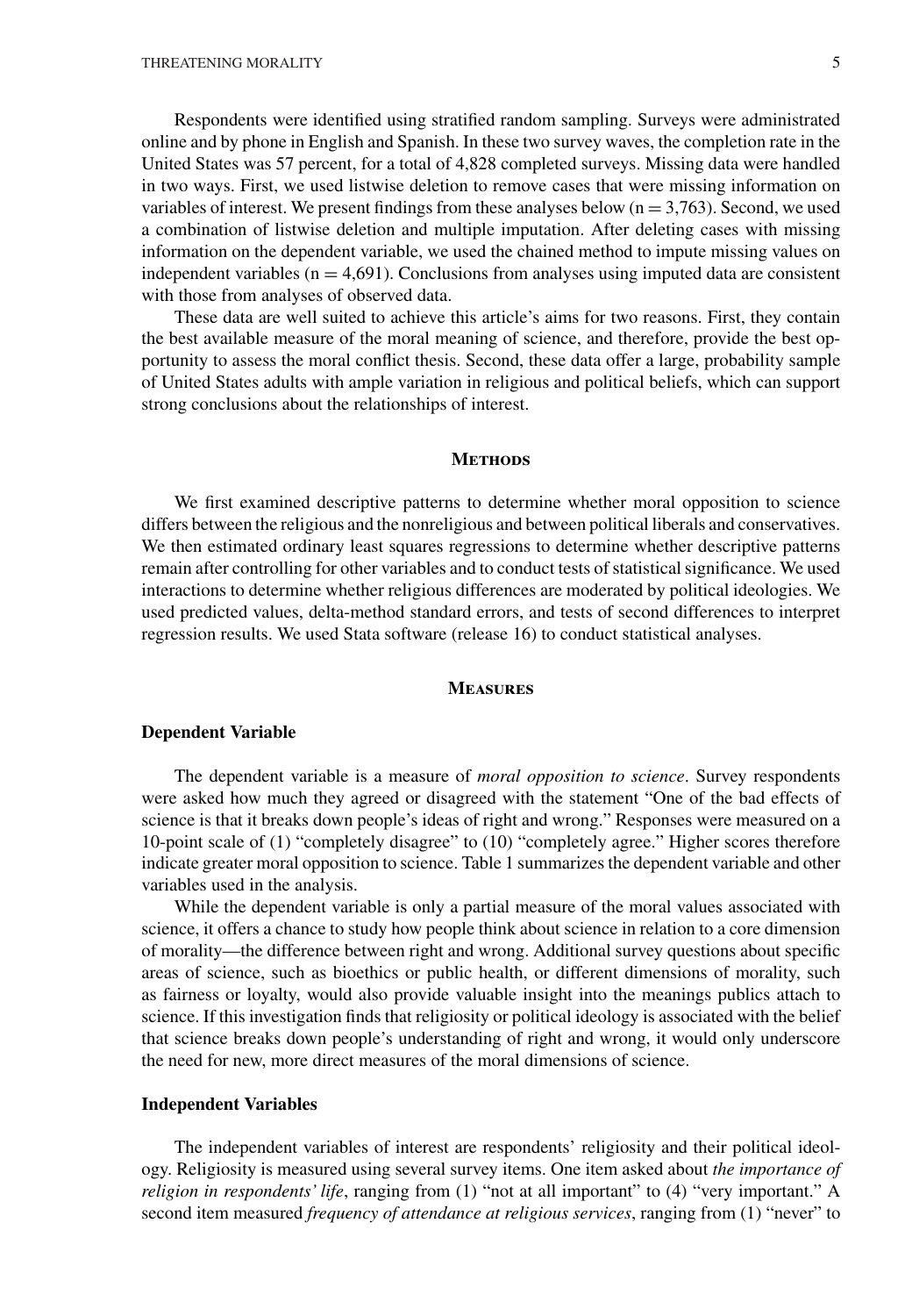| Variable                         | Mean/proportion | Std. Dev. | Min.     | Max.           |
|----------------------------------|-----------------|-----------|----------|----------------|
| Moral opposition to science      | 4.33            | 2.64      | 1        | 10             |
| Importance of religion           | 2.81            | 1.12      | 1        | $\overline{4}$ |
| Attendance at religious services | 3.50            | 2.25      | 1        | 7              |
| Prayer frequency                 | 5.14            | 2.68      | 1        | 8              |
| Religious person                 |                 |           |          |                |
| Atheist                          | .08             | .         | $\theta$ | 1              |
| Not a religious person           | .32             |           | $\theta$ | 1              |
| Religious person                 | .60             |           | $\theta$ |                |
| Belief in God                    | .80             |           | $\Omega$ | 1              |
| Political beliefs                | 5.47            | 2.44      |          | 10             |
| Republican voter                 | .35             | .         | $\Omega$ | 1              |
| Democratic voter                 | .45             | .         | $\Omega$ |                |
| Other voter                      | .20             |           | 0        |                |
| No religious affiliation         | .40             |           | $\Omega$ |                |
| Catholic                         | .21             |           | $\theta$ |                |
| Protestant                       | .25             | .         | $\theta$ |                |
| Other religious affiliation      | .15             | .         | $\Omega$ |                |
| <b>Black</b>                     | .09             | .         | $\Omega$ | 1              |
| White                            | .70             | .         | $\theta$ |                |
| Other race                       | .21             | .         | $\theta$ | 1              |
| Income                           | 5.12            | 1.90      |          | 10             |
| College degree                   | .41             | .         | 0        | 1              |
| Female                           | .47             | .         | 0        | 1              |
| Age                              | 45.84           | 16.81     | 18       | 93             |
| Resides in south                 | .24             | .         | $\theta$ | 1              |

Table 1: Descriptive statistics for variables of interest

Notes: Table contains descriptive information for variables used in the analysis. "Std. Dev." is standard deviation, "Min." is minimum, "Max." is maximum. Source: World Values Survey ( $n = 3,763$ ).

(7) "more than once a week." A third item measured *prayer frequency*, ranging from (1) "never" to (8) "several times a day." A fourth item is a binary variable asking whether respondents *believe in God*. A fifth item asked whether respondents think of themselves as (1) *an atheist*, (2) *not a religious person*, or (3) *a religious person*. Polychoric correlations among these variables are strong, ranging from .61 to .83.<sup>1</sup> Although these measures capture overlapping dimensions of religiosity, they are conceptually distinct. For example, praying several times daily signals a different aspect of religiosity than simply professing a belief in God. We therefore analyze these five variables separately. Nevertheless, the moral conflict thesis suggests that each measure of religiosity may be associated with the belief that science breaks down people's ability to understand right from wrong.

To test whether political belief moderate religious differences in moral opposition to science, we examine self-reported political ideology. It is measured on a 10-point left–right interval scale. Analyses of a categorical transformation of this item led to similar conclusions.

One notable omission from the WVS is a measure of conservative and liberal religious ideologies. Some of the differences between conservative and liberal faith traditions are likely captured by the indicators of religiosity we examine. For example, Evangelical Christians are more likely

<sup>&</sup>lt;sup>1</sup>The correlation matrix included a binary variable for religious person versus else.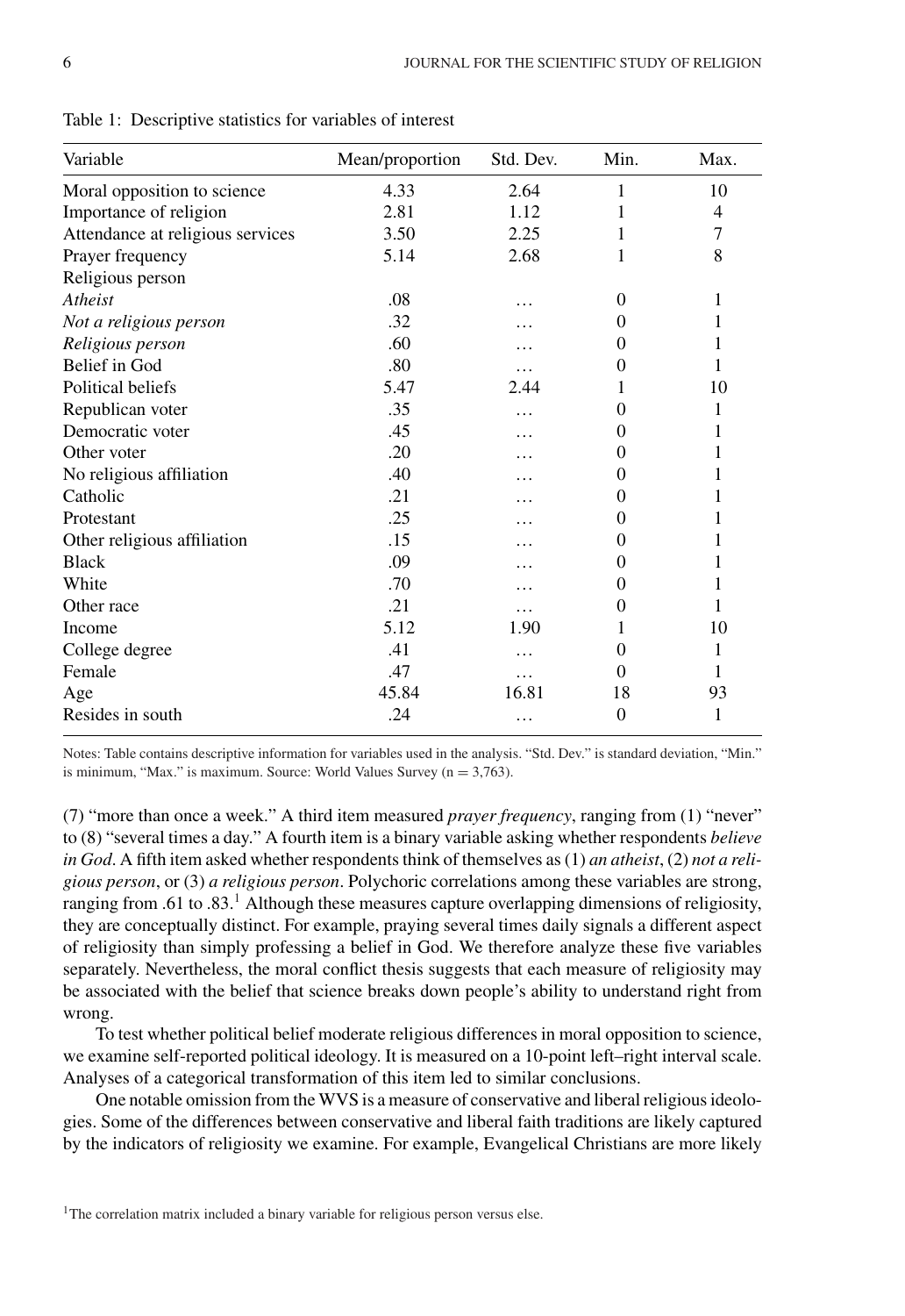than Mainliners to attend church frequently and to say that religion is very important to them. Still, these data cannot support conclusions about liberal and conservative religious worldviews. While religious conservatism is entangled with political conservatism in the United States, the two fields are not analogous and the left-right divides we discuss below refer to political ideologies not religious ones.

# **Control Variables**

Regression models control for several other variables that may be associated antiscience attitudes. First, religious identities are measured with categories for *Protestant*, *Catholic*, *Orthodox*, *Jewish*, *Muslim*, *Hindu*, *Buddhist*, *members of other religions*, and *those unaffiliated with religion*. Because of the small number of respondents who are Buddhist, Hindu, Jewish, Muslim, or Orthodox, these faith traditions are combined into a single category. Because of the importance of the Republican party in organizing opposition to science in the United States, regressions include categories for *Republican voters*, *Democratic voters*, and *others*. <sup>2</sup> Education is measured as a binary variable that equals 1 for those who completed a *bachelor's degree or higher*. Gender is measured as a binary variable that equals 1 for *female*. Race is measured using categories for *black*, *white*, and *other races*. Those coded as black include the categories black African, black non-Hispanic, and black respondents. Those coded as white include the categories white/Caucasian, white non-Hispanic, and white respondents. Because of the small number of nonblack and nonwhite respondents in the sample, all other respondents are included in a single category. Unfortunately, respondents' ethnicity cannot be distinguished from their race in these data. Income is measured as household *income deciles*. *Age* is measured in years. Because of the unique cultural resistance to science in the American South, embodied by movements such as creationism, studies of science attitudes typically control for *residence in a Southern state* (Gauchat 2012; Sherkat 2017). We do so here with a binary variable. Finally, regression models include a binary variable for *survey wave* because the analysis pools data from two survey waves.

#### **Results**

The purpose of this article is to investigate whether religiosity is associated with moral opposition to science and if so, whether the link is moderated by political beliefs. As a first step, Figure 1 contains the bivariate relationships between moral opposition to science and five indicators of religiosity. The lines in the graph are local polynomial smooths, which are essentially moving averages of the dependent variable across the ranges of ordinal and interval independent variables. The bars in the graph are mean levels of the dependent variable across nominally measured independent variables. Panels A through E show that each measure of religiosity has the anticipated positive relationship with moral opposition to science. And Panel F shows a similar, positive relationship between conservative political beliefs and opposition to science. More specifically, religious people and political conservatives are more concerned than the nonreligious and liberals that science breaks down people's sense of right and wrong.

Figure 2 begins to examine the interaction between religion and politics. It shows the relationship between religiosity and opposition to science separately for liberals and conservatives.<sup>3</sup>

<sup>3</sup>This graph categorizes people based on their political beliefs to illustrate descriptive differences between liberals and conservatives although regression analyses use the untransformed 10-point left-right scale. In Figure 2, liberals include

 $2$ This variable comes from a survey question that asked, "If there were a national election tomorrow, for which party on this list would you vote?" Response options in the United States were the Democratic Party, the Republican Party, the Libertarian Party, the Green Party, another party, an independent candidate, and would not vote.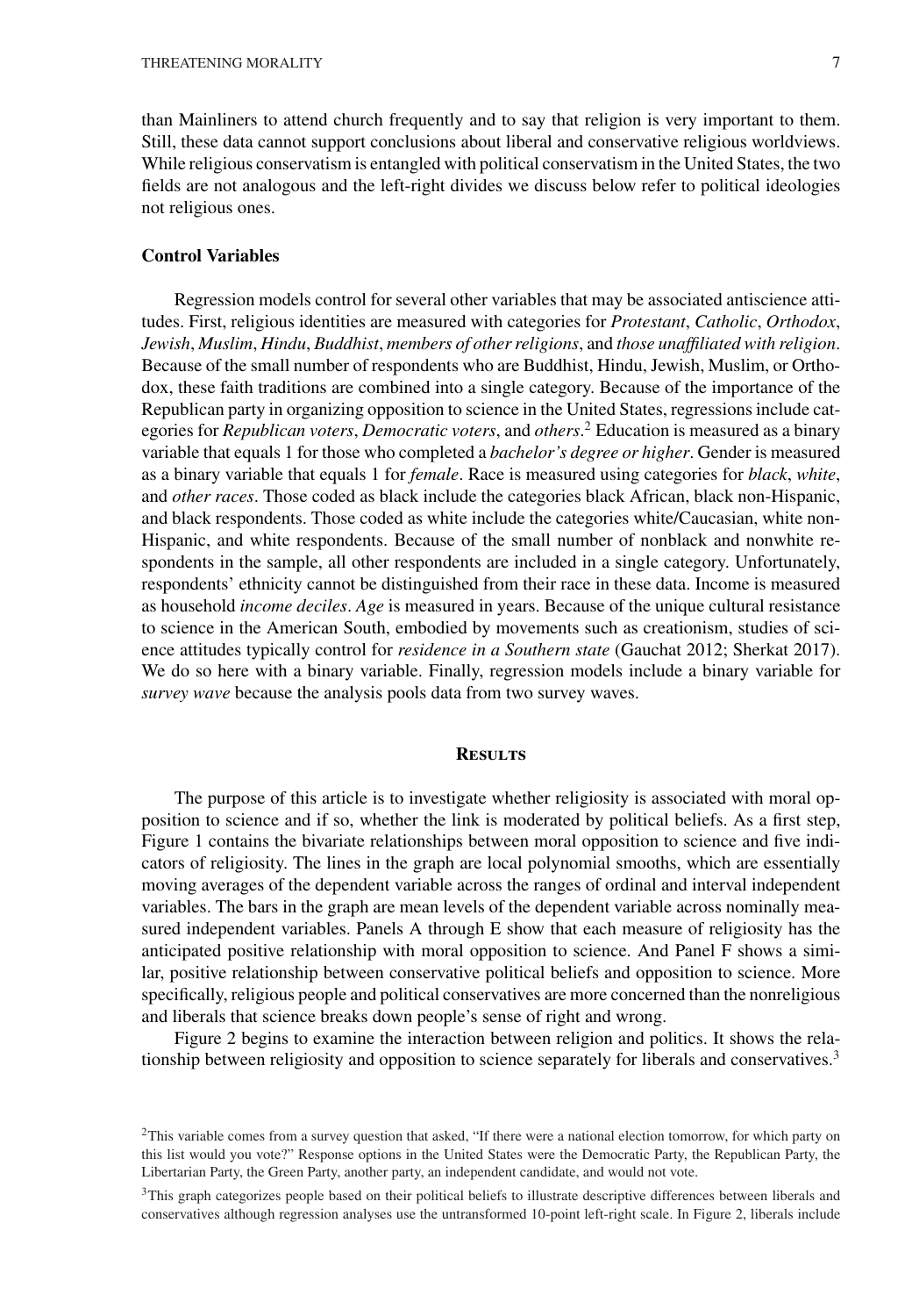



While moral opposition increases alongside each measure of religion for both groups, the difference between the religious and nonreligious is larger among liberals than conservatives. In fact, opposition to science among religious liberals is nearly as high as it is among secular conservatives. Altogether, while Figure 1 provides evidence that religiosity and conservative political beliefs each fuel moral opposition to science, Figure 2 suggests that religious differences are moderated by political beliefs.

To test whether these descriptive patterns are statistically significant and whether they remain after adjusting for other differences among respondents, we estimated ordinary least squares regressions of moral opposition to science on religiosity, political ideology, and controls. Table 2 summarizes the regression results. Model 1 focuses on the main effects of religiosity and conservative political beliefs. It shows that each measure of religiosity has a positive, statistically significant relationship with moral opposition to science, all else equal. Likewise, conservative political beliefs are associated with greater opposition to science, other differences aside. Several control variables also have significant effects. College-educated people, younger people, whites, and Democratic voters report less opposition to science compared to people without a college education, older people, people of color, and non-Democratic voters, net of other differences. These patterns are consistent with past research on perceptions of science and lend support to the validity of the model.

To illustrate regression results, Figure 3 plots predicted opposition to science across the ranges of religiosity and political ideology. Predicted values of the outcome are computed for

those who responded 1–3 on the 10-point scale. Conservatives include those who responded 8–10. Slight adjustments to category boundaries do not affect conclusions.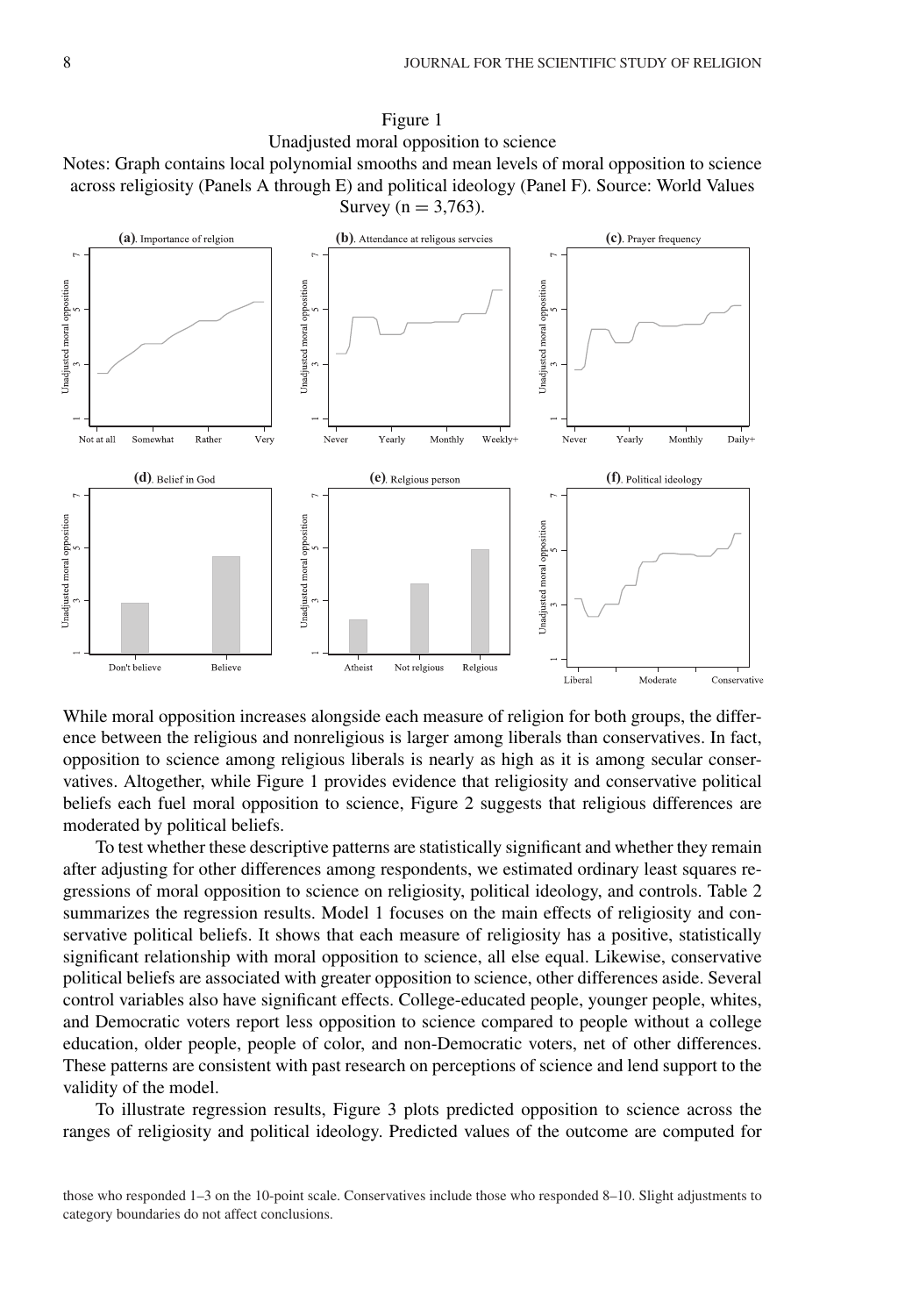|                                             |              | $\frac{1}{2}$             |                       | J                                   | $\ddot{\phantom{0}}$ | ;                              |         |               |         |                   |
|---------------------------------------------|--------------|---------------------------|-----------------------|-------------------------------------|----------------------|--------------------------------|---------|---------------|---------|-------------------|
|                                             |              | Importance of<br>religion |                       | religious services<br>Attendance at |                      | Prayer Frequency               |         | Belief in God |         | Religious person  |
|                                             |              | Model 1 Model 2           | Model 1               | Model 2                             | Model 1              | Model 2                        | Model 1 | Model 2       | Model 1 | Model 2           |
| Political beliefs                           | $\ddot{L}$   | $.39*$                    | $.19*$                | $.29*$                              | $.19*$               | $\ddot{31}^*$                  | $20^*$  | $25^{*}$      | $.18*$  |                   |
|                                             |              |                           | (.02)                 | (03)                                | (02)                 | (04)                           | (02)    | (04)          | (02)    | $36^{*}$<br>(.03) |
| Importance of religion                      | $(02)$<br>56 | (5, 6, 6)                 |                       |                                     |                      |                                |         |               |         |                   |
|                                             | (0.04)       |                           |                       |                                     |                      |                                |         |               |         |                   |
| Importance of religion political            |              |                           |                       |                                     |                      |                                |         |               |         |                   |
| beliefs                                     |              |                           |                       |                                     |                      |                                |         |               |         |                   |
| Religious attendance                        |              | (0.01)                    | $rac{8}{18}$<br>(.02) | $.35*$                              |                      |                                |         |               |         |                   |
|                                             |              |                           |                       |                                     |                      |                                |         |               |         |                   |
| Religious attendance <sup>*</sup> political |              |                           |                       | $(05)$<br>$-03$ <sup>*</sup>        |                      |                                |         |               |         |                   |
| beliefs                                     |              |                           |                       |                                     |                      |                                |         |               |         |                   |
| Prayer frequency                            |              |                           |                       |                                     | $.17^*$              |                                |         |               |         |                   |
|                                             |              |                           |                       |                                     | (.02)                |                                |         |               |         |                   |
| Prayer frequency political beliefs          |              |                           |                       |                                     |                      | $28^*$<br>$(39^* - 02^* - 01)$ |         |               |         |                   |
|                                             |              |                           |                       |                                     |                      |                                |         |               |         | (Continued)       |
|                                             |              |                           |                       |                                     |                      |                                |         |               |         |                   |

Table 2: Ordinary least squares regressions of moral opposition to science on religiosity, political ideology, and controls Table 2: Ordinary least squares regressions of moral opposition to science on religiosity, political ideology, and controls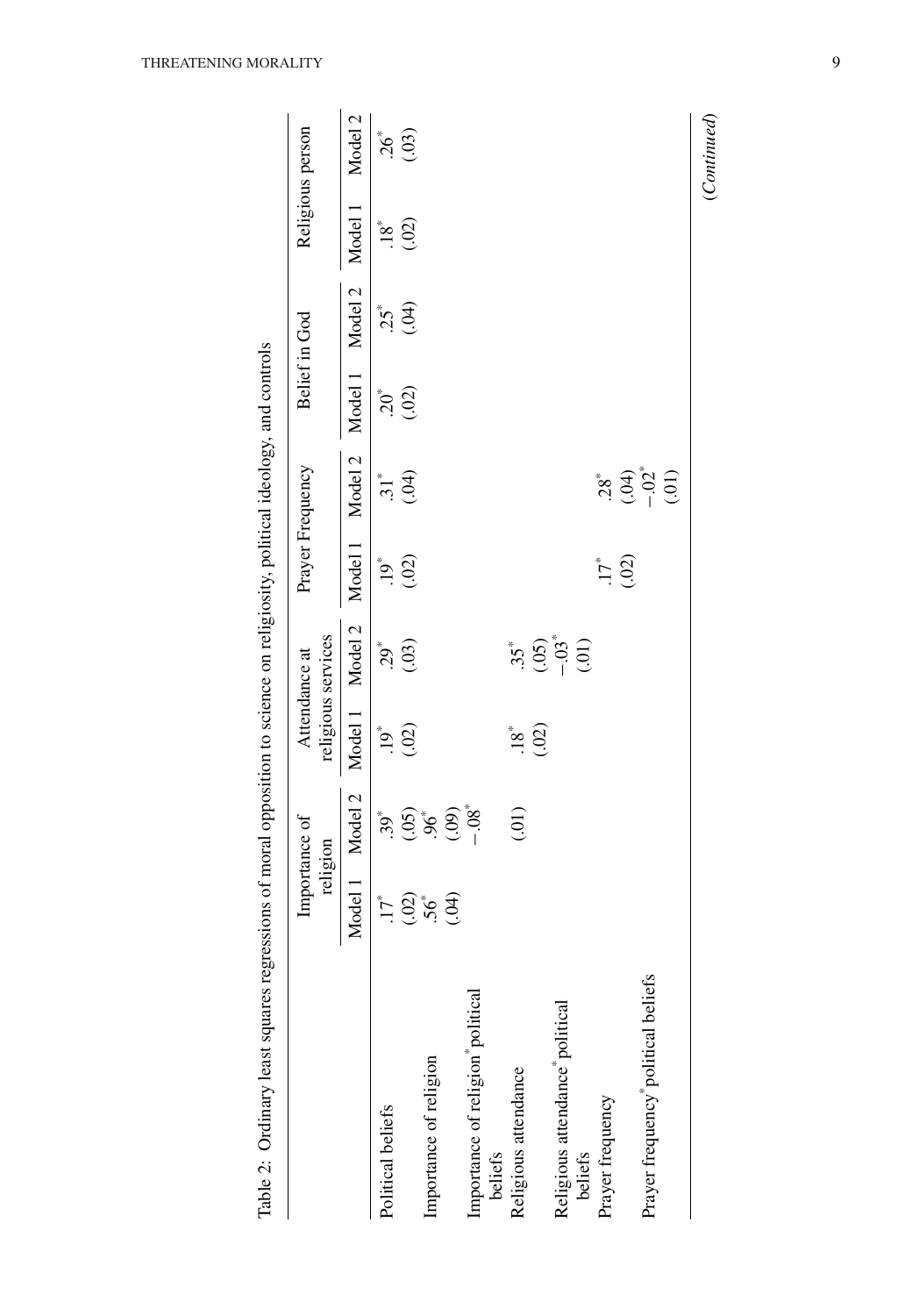| Table 2: (Continued)                |                                                                                                                                                                                                                                                                                                                                                                                                                                                                                                                                                                                                                                                                   |                                                                              |                                                                                                      |                                      |                                                                                                                                                                                              |                                       |                                      |                                  |                                           |                                                                                                                                                                                                                                                                                                                                                                                       |
|-------------------------------------|-------------------------------------------------------------------------------------------------------------------------------------------------------------------------------------------------------------------------------------------------------------------------------------------------------------------------------------------------------------------------------------------------------------------------------------------------------------------------------------------------------------------------------------------------------------------------------------------------------------------------------------------------------------------|------------------------------------------------------------------------------|------------------------------------------------------------------------------------------------------|--------------------------------------|----------------------------------------------------------------------------------------------------------------------------------------------------------------------------------------------|---------------------------------------|--------------------------------------|----------------------------------|-------------------------------------------|---------------------------------------------------------------------------------------------------------------------------------------------------------------------------------------------------------------------------------------------------------------------------------------------------------------------------------------------------------------------------------------|
|                                     |                                                                                                                                                                                                                                                                                                                                                                                                                                                                                                                                                                                                                                                                   | Importance of<br>religion                                                    | religious services<br>Attendance at                                                                  |                                      | Prayer Frequency                                                                                                                                                                             |                                       |                                      | Belief in God                    | Religious person                          |                                                                                                                                                                                                                                                                                                                                                                                       |
|                                     | lodel 1<br>$\mathbb{Z}$                                                                                                                                                                                                                                                                                                                                                                                                                                                                                                                                                                                                                                           | Model 2                                                                      | Model 1                                                                                              | Model 2                              | Model 1                                                                                                                                                                                      | Model 2                               | Model 1                              | Model <sub>2</sub>               | Model 1                                   | Model 2                                                                                                                                                                                                                                                                                                                                                                               |
| Believe in God                      |                                                                                                                                                                                                                                                                                                                                                                                                                                                                                                                                                                                                                                                                   |                                                                              |                                                                                                      |                                      |                                                                                                                                                                                              |                                       | $\overline{5}$ $\overline{1}$        |                                  |                                           |                                                                                                                                                                                                                                                                                                                                                                                       |
| Believe in God*political beliefs    |                                                                                                                                                                                                                                                                                                                                                                                                                                                                                                                                                                                                                                                                   |                                                                              |                                                                                                      |                                      |                                                                                                                                                                                              |                                       |                                      | $1.20^{*}$<br>$-0.31$<br>$-0.04$ |                                           |                                                                                                                                                                                                                                                                                                                                                                                       |
| Atheist                             |                                                                                                                                                                                                                                                                                                                                                                                                                                                                                                                                                                                                                                                                   |                                                                              |                                                                                                      |                                      |                                                                                                                                                                                              |                                       |                                      |                                  | $-79$<br>$-39$<br>$-35$<br>$-10$<br>$-10$ |                                                                                                                                                                                                                                                                                                                                                                                       |
| Religious person                    |                                                                                                                                                                                                                                                                                                                                                                                                                                                                                                                                                                                                                                                                   |                                                                              |                                                                                                      |                                      |                                                                                                                                                                                              |                                       |                                      |                                  |                                           |                                                                                                                                                                                                                                                                                                                                                                                       |
|                                     |                                                                                                                                                                                                                                                                                                                                                                                                                                                                                                                                                                                                                                                                   |                                                                              |                                                                                                      |                                      |                                                                                                                                                                                              |                                       |                                      |                                  |                                           |                                                                                                                                                                                                                                                                                                                                                                                       |
| Atheist*political beliefs           |                                                                                                                                                                                                                                                                                                                                                                                                                                                                                                                                                                                                                                                                   |                                                                              |                                                                                                      |                                      |                                                                                                                                                                                              |                                       |                                      |                                  |                                           |                                                                                                                                                                                                                                                                                                                                                                                       |
| Religious person *political beliefs |                                                                                                                                                                                                                                                                                                                                                                                                                                                                                                                                                                                                                                                                   |                                                                              |                                                                                                      |                                      |                                                                                                                                                                                              |                                       |                                      |                                  |                                           | $\begin{array}{l} \nabla_{1}\nabla_{2}\nabla_{3}\nabla_{4}\nabla_{5}\nabla_{6}\nabla_{7}\nabla_{8}\nabla_{9}\nabla_{1}\nabla_{1}\nabla_{1}\nabla_{2}\nabla_{2}\nabla_{1}\nabla_{1}\nabla_{2}\nabla_{2}\nabla_{1}\nabla_{2}\nabla_{2}\nabla_{2}\nabla_{2}\nabla_{2}\nabla_{2}\nabla_{2}\nabla_{2}\nabla_{2}\nabla_{2}\nabla_{2}\nabla_{2}\nabla_{2}\nabla_{2}\nabla_{2}\nabla_{2}\nab$ |
| Other voter                         |                                                                                                                                                                                                                                                                                                                                                                                                                                                                                                                                                                                                                                                                   |                                                                              |                                                                                                      |                                      |                                                                                                                                                                                              |                                       |                                      |                                  |                                           |                                                                                                                                                                                                                                                                                                                                                                                       |
|                                     |                                                                                                                                                                                                                                                                                                                                                                                                                                                                                                                                                                                                                                                                   |                                                                              |                                                                                                      |                                      |                                                                                                                                                                                              |                                       |                                      |                                  |                                           |                                                                                                                                                                                                                                                                                                                                                                                       |
| GOP voter                           |                                                                                                                                                                                                                                                                                                                                                                                                                                                                                                                                                                                                                                                                   |                                                                              |                                                                                                      |                                      |                                                                                                                                                                                              |                                       |                                      |                                  |                                           |                                                                                                                                                                                                                                                                                                                                                                                       |
|                                     |                                                                                                                                                                                                                                                                                                                                                                                                                                                                                                                                                                                                                                                                   |                                                                              |                                                                                                      |                                      |                                                                                                                                                                                              |                                       |                                      |                                  |                                           |                                                                                                                                                                                                                                                                                                                                                                                       |
| Catholic                            |                                                                                                                                                                                                                                                                                                                                                                                                                                                                                                                                                                                                                                                                   |                                                                              |                                                                                                      |                                      |                                                                                                                                                                                              |                                       |                                      |                                  |                                           |                                                                                                                                                                                                                                                                                                                                                                                       |
| Protestant                          | $\overset{*}{\Rightarrow} \frac{-1}{2} \overset{*}{\Rightarrow} \overset{*}{\Rightarrow} \frac{-1}{2} \overset{*}{\Rightarrow} \overset{*}{\Rightarrow} \frac{2}{2} \overset{*}{\Rightarrow} \overset{2}{2} \overset{*}{\Rightarrow} \overset{*}{\Rightarrow} \frac{1}{2} \overset{*}{\Rightarrow} \overset{*}{\Rightarrow} \overset{*}{\Rightarrow} \overset{*}{\Rightarrow} \overset{*}{\Rightarrow} \overset{*}{\Rightarrow} \overset{*}{\Rightarrow} \overset{*}{\Rightarrow} \overset{*}{\Rightarrow} \overset{*}{\Rightarrow} \overset{*}{\Rightarrow} \overset{*}{\Rightarrow} \overset{*}{\Rightarrow} \overset{*}{\Rightarrow} \overset{*}{\Rightarrow}$ | يَّةٍ وَهُمْ يَا فَيْ الْمَرْيَةِ وَجَابَ إِنَّا مِنْ الْمَرْيَةِ وَجَابَ بِ | بَدْ بَيْنَ مِنْ الْبَيْنَ مِنْ الْبَيْنَ مِنْ الْبَيْنَ مِنْ الْبَيْنَ بِيَنْ مِنْ الْبَيْنَ بِيَنْ | ؙؖ <del>۫</del> ؾٙڋؾ؋ٚڟڔػۄڟڸػٞؠۄۑڿؠڎ | بَيْتِ بَيْتِهِ وَجِبَدَةٍ مِنْ الْبَيْتِ بِهِ مِنْ الْبَيْتِ بِهِ مِنْ الْبَيْتِ بِهِ مَنْ أَنْفُسْ<br>يَبْتَدَبَّتَ بِالْبَيْتِ بِهِ مِنْ الْبَيْتِ بِهِ بِنَا بِهِ مِنْ الْبَيْتِ بِهِ بِ | ؖ <del>۫</del><br>ؖٙٛؾؚٙ؊ڹؖ؋ۣ۩؉ڋۑ؆ۑ۩؆ | ؖڿڔؾ؋ <del>ؚ</del><br>ٵٚڿۄڿڔڿۄڋؠ؆ۄۑڗ | ؖڣۭٙؾؖٲڋؾ؋ڿ۩ٞ؋؊ٙ<br>ڣؾٙٵؿ؋ؾ؋ۄٚڲۄ | ڽ<br>ڽڐڹ؋ۣؾ؋؆ڟۣ؋ۑ؆ۿٳۣ                     |                                                                                                                                                                                                                                                                                                                                                                                       |
|                                     |                                                                                                                                                                                                                                                                                                                                                                                                                                                                                                                                                                                                                                                                   |                                                                              |                                                                                                      |                                      |                                                                                                                                                                                              |                                       |                                      |                                  |                                           |                                                                                                                                                                                                                                                                                                                                                                                       |
| Other religion                      |                                                                                                                                                                                                                                                                                                                                                                                                                                                                                                                                                                                                                                                                   |                                                                              |                                                                                                      |                                      |                                                                                                                                                                                              |                                       |                                      |                                  |                                           |                                                                                                                                                                                                                                                                                                                                                                                       |
|                                     |                                                                                                                                                                                                                                                                                                                                                                                                                                                                                                                                                                                                                                                                   |                                                                              |                                                                                                      |                                      |                                                                                                                                                                                              |                                       |                                      |                                  |                                           |                                                                                                                                                                                                                                                                                                                                                                                       |
| <b>Black</b>                        |                                                                                                                                                                                                                                                                                                                                                                                                                                                                                                                                                                                                                                                                   |                                                                              |                                                                                                      |                                      |                                                                                                                                                                                              |                                       |                                      |                                  |                                           |                                                                                                                                                                                                                                                                                                                                                                                       |
|                                     |                                                                                                                                                                                                                                                                                                                                                                                                                                                                                                                                                                                                                                                                   |                                                                              |                                                                                                      |                                      |                                                                                                                                                                                              |                                       |                                      |                                  |                                           |                                                                                                                                                                                                                                                                                                                                                                                       |
|                                     |                                                                                                                                                                                                                                                                                                                                                                                                                                                                                                                                                                                                                                                                   |                                                                              |                                                                                                      |                                      |                                                                                                                                                                                              |                                       |                                      |                                  |                                           | (Continued)                                                                                                                                                                                                                                                                                                                                                                           |

Table 2: (Continued)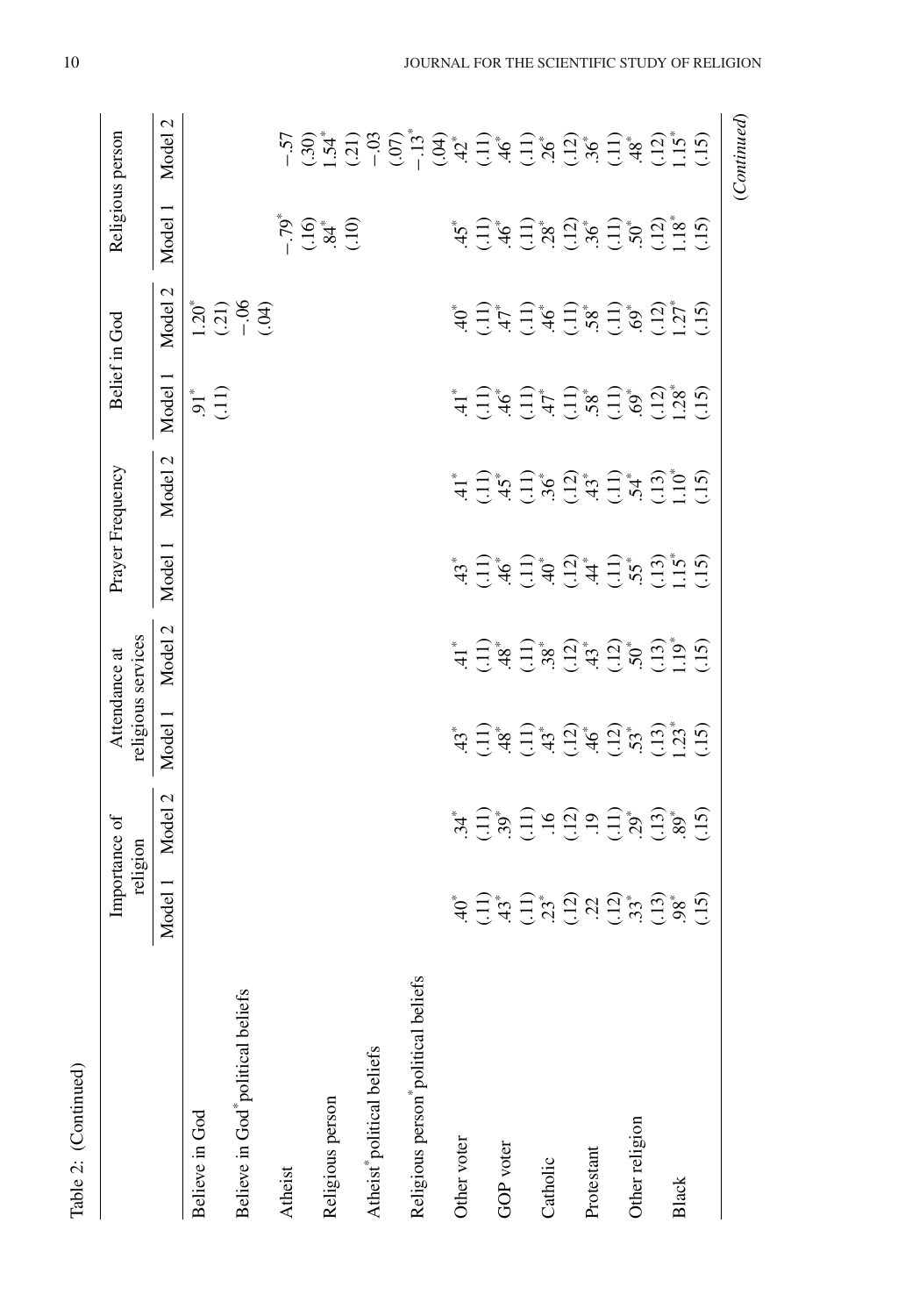|                                                                                                                                                                                                   |                                                                                                                                         | Importance of<br>religion |                                                                                                                                                                                                                                                                                              | religious services<br>Attendance at                                                                                                                                                                                                                                                                                              |                                                                                                                                                                                                                                                                                                                                                                                                                                                                                | Prayer Frequency         |                                                                                                                                                                                                                                                                                                          | Belief in God                                                                                                                                                                                                 | Religious person                                                                                                                                                                                                                                                                                                                                                     |                                                                                                                                                                                                                                                                                                                                                                                                                                |
|---------------------------------------------------------------------------------------------------------------------------------------------------------------------------------------------------|-----------------------------------------------------------------------------------------------------------------------------------------|---------------------------|----------------------------------------------------------------------------------------------------------------------------------------------------------------------------------------------------------------------------------------------------------------------------------------------|----------------------------------------------------------------------------------------------------------------------------------------------------------------------------------------------------------------------------------------------------------------------------------------------------------------------------------|--------------------------------------------------------------------------------------------------------------------------------------------------------------------------------------------------------------------------------------------------------------------------------------------------------------------------------------------------------------------------------------------------------------------------------------------------------------------------------|--------------------------|----------------------------------------------------------------------------------------------------------------------------------------------------------------------------------------------------------------------------------------------------------------------------------------------------------|---------------------------------------------------------------------------------------------------------------------------------------------------------------------------------------------------------------|----------------------------------------------------------------------------------------------------------------------------------------------------------------------------------------------------------------------------------------------------------------------------------------------------------------------------------------------------------------------|--------------------------------------------------------------------------------------------------------------------------------------------------------------------------------------------------------------------------------------------------------------------------------------------------------------------------------------------------------------------------------------------------------------------------------|
|                                                                                                                                                                                                   | odel<br>Σ                                                                                                                               | Model 2                   | Model                                                                                                                                                                                                                                                                                        | Model                                                                                                                                                                                                                                                                                                                            | Model                                                                                                                                                                                                                                                                                                                                                                                                                                                                          | $\mathbf{\sim}$<br>Model | Model                                                                                                                                                                                                                                                                                                    | Model                                                                                                                                                                                                         | Model                                                                                                                                                                                                                                                                                                                                                                | $\mathcal{C}$<br>Model                                                                                                                                                                                                                                                                                                                                                                                                         |
| Other race                                                                                                                                                                                        | $\mathcal{Q}^*$                                                                                                                         |                           |                                                                                                                                                                                                                                                                                              |                                                                                                                                                                                                                                                                                                                                  |                                                                                                                                                                                                                                                                                                                                                                                                                                                                                |                          |                                                                                                                                                                                                                                                                                                          |                                                                                                                                                                                                               |                                                                                                                                                                                                                                                                                                                                                                      |                                                                                                                                                                                                                                                                                                                                                                                                                                |
|                                                                                                                                                                                                   |                                                                                                                                         |                           | $5^*$<br>$5^*$<br>$5^*$<br>$5^*$<br>$5^*$<br>$5^*$<br>$5^*$<br>$5^*$<br>$5^*$<br>$5^*$<br>$5^*$<br>$5^*$<br>$5^*$<br>$5^*$<br>$5^*$<br>$5^*$<br>$5^*$<br>$5^*$<br>$5^*$<br>$5^*$<br>$5^*$<br>$5^*$<br>$5^*$<br>$5^*$<br>$5^*$<br>$5^*$<br>$5^*$<br>$5^*$<br>$5^*$<br>$5^*$<br>$5^*$<br>$5^*$ | $.53^{\ast}$<br>$.63^{\ast}$<br>$.62^{\ast}$<br>$.62^{\ast}$<br>$.62^{\ast}$<br>$.62^{\ast}$<br>$.62^{\ast}$<br>$.62^{\ast}$<br>$.62^{\ast}$<br>$.62^{\ast}$<br>$.62^{\ast}$<br>$.62^{\ast}$<br>$.62^{\ast}$<br>$.62^{\ast}$<br>$.62^{\ast}$<br>$.62^{\ast}$<br>$.62^{\ast}$<br>$.62^{\ast}$<br>$.62^{\ast}$<br>$.62^{\ast}$<br> | $5.5\overset{4}{\rightarrow} 1.5\overset{5}{\rightarrow} 1.5\overset{6}{\rightarrow} 1.5\overset{6}{\rightarrow} 1.5\overset{6}{\rightarrow} 1.5\overset{7}{\rightarrow} 1.5\overset{8}{\rightarrow} 1.5\overset{9}{\rightarrow} 1.5\overset{11}{\rightarrow} 1.5\overset{12}{\rightarrow} 1.5\overset{13}{\rightarrow} 1.5\overset{14}{\rightarrow} 1.5\overset{15}{\rightarrow} 1.5\overset{17}{\rightarrow} 1.5\overset{17}{\rightarrow} 1.5\overset{17}{\rightarrow} 1.5\$ |                          | $5.5\frac{1}{2}$<br>$5.6\frac{1}{2}$<br>$5.6\frac{1}{2}$<br>$5.6\frac{1}{2}$<br>$5.6\frac{1}{2}$<br>$5.6\frac{1}{2}$<br>$5.6\frac{1}{2}$<br>$5.6\frac{1}{2}$<br>$5.6\frac{1}{2}$<br>$5.6\frac{1}{2}$<br>$5.6\frac{1}{2}$<br>$5.6\frac{1}{2}$<br>$5.6\frac{1}{2}$<br>$5.6\frac{1}{2}$<br>$5.6\frac{1}{2}$ | $5.5\%$<br>$5.6\%$<br>$5.6\%$<br>$5.6\%$<br>$5.6\%$<br>$5.6\%$<br>$5.6\%$<br>$5.6\%$<br>$5.6\%$<br>$5.6\%$<br>$5.6\%$<br>$5.6\%$<br>$5.6\%$<br>$5.6\%$<br>$5.6\%$<br>$5.6\%$<br>$5.6\%$<br>$5.6\%$<br>$5.6\%$ | $53^{\degree}$<br>$59^{\degree}$<br>$59^{\degree}$<br>$59^{\degree}$<br>$59^{\degree}$<br>$59^{\degree}$<br>$59^{\degree}$<br>$59^{\degree}$<br>$59^{\degree}$<br>$59^{\degree}$<br>$59^{\degree}$<br>$59^{\degree}$<br>$59^{\degree}$<br>$59^{\degree}$<br>$59^{\degree}$<br>$59^{\degree}$<br>$59^{\degree}$<br>$59^{\degree}$<br>$59^{\degree}$<br>$59^{\degree}$ | $\begin{array}{l} \mathbf{\ddot{r}}_{1} \ \mathbf{\ddot{r}}_{2} \ \mathbf{\ddot{r}}_{3} \ \mathbf{\ddot{r}}_{4} \ \mathbf{\ddot{r}}_{5} \ \mathbf{\ddot{r}}_{6} \ \mathbf{\ddot{r}}_{7} \ \mathbf{\ddot{r}}_{8} \ \mathbf{\ddot{r}}_{9} \ \mathbf{\ddot{r}}_{9} \ \mathbf{\ddot{r}}_{9} \ \mathbf{\ddot{r}}_{9} \ \mathbf{\ddot{r}}_{1} \ \mathbf{\ddot{r}}_{1} \ \mathbf{\ddot{r}}_{1} \ \mathbf{\ddot{r}}_{1} \ \mathbf{\dd$ |
| Income                                                                                                                                                                                            |                                                                                                                                         |                           |                                                                                                                                                                                                                                                                                              |                                                                                                                                                                                                                                                                                                                                  |                                                                                                                                                                                                                                                                                                                                                                                                                                                                                |                          |                                                                                                                                                                                                                                                                                                          |                                                                                                                                                                                                               |                                                                                                                                                                                                                                                                                                                                                                      |                                                                                                                                                                                                                                                                                                                                                                                                                                |
|                                                                                                                                                                                                   | $\begin{bmatrix} 0 & 0 & 0 \\ 0 & 0 & 0 \\ 0 & 0 & 0 \end{bmatrix}$ $\begin{bmatrix} 0 & 0 & 0 \\ 0 & 0 & 0 \\ 0 & 0 & 0 \end{bmatrix}$ |                           |                                                                                                                                                                                                                                                                                              |                                                                                                                                                                                                                                                                                                                                  |                                                                                                                                                                                                                                                                                                                                                                                                                                                                                |                          |                                                                                                                                                                                                                                                                                                          |                                                                                                                                                                                                               |                                                                                                                                                                                                                                                                                                                                                                      |                                                                                                                                                                                                                                                                                                                                                                                                                                |
| College degree                                                                                                                                                                                    |                                                                                                                                         |                           |                                                                                                                                                                                                                                                                                              |                                                                                                                                                                                                                                                                                                                                  |                                                                                                                                                                                                                                                                                                                                                                                                                                                                                |                          |                                                                                                                                                                                                                                                                                                          |                                                                                                                                                                                                               |                                                                                                                                                                                                                                                                                                                                                                      |                                                                                                                                                                                                                                                                                                                                                                                                                                |
|                                                                                                                                                                                                   |                                                                                                                                         |                           |                                                                                                                                                                                                                                                                                              |                                                                                                                                                                                                                                                                                                                                  |                                                                                                                                                                                                                                                                                                                                                                                                                                                                                |                          |                                                                                                                                                                                                                                                                                                          |                                                                                                                                                                                                               |                                                                                                                                                                                                                                                                                                                                                                      |                                                                                                                                                                                                                                                                                                                                                                                                                                |
| Female                                                                                                                                                                                            |                                                                                                                                         |                           |                                                                                                                                                                                                                                                                                              |                                                                                                                                                                                                                                                                                                                                  |                                                                                                                                                                                                                                                                                                                                                                                                                                                                                |                          |                                                                                                                                                                                                                                                                                                          |                                                                                                                                                                                                               |                                                                                                                                                                                                                                                                                                                                                                      |                                                                                                                                                                                                                                                                                                                                                                                                                                |
|                                                                                                                                                                                                   |                                                                                                                                         |                           |                                                                                                                                                                                                                                                                                              |                                                                                                                                                                                                                                                                                                                                  |                                                                                                                                                                                                                                                                                                                                                                                                                                                                                |                          |                                                                                                                                                                                                                                                                                                          |                                                                                                                                                                                                               |                                                                                                                                                                                                                                                                                                                                                                      |                                                                                                                                                                                                                                                                                                                                                                                                                                |
| Age                                                                                                                                                                                               |                                                                                                                                         |                           |                                                                                                                                                                                                                                                                                              |                                                                                                                                                                                                                                                                                                                                  |                                                                                                                                                                                                                                                                                                                                                                                                                                                                                |                          |                                                                                                                                                                                                                                                                                                          |                                                                                                                                                                                                               |                                                                                                                                                                                                                                                                                                                                                                      |                                                                                                                                                                                                                                                                                                                                                                                                                                |
|                                                                                                                                                                                                   | $(-0.8)$<br>$(-0.00)$<br>$(-0.00)$                                                                                                      |                           |                                                                                                                                                                                                                                                                                              |                                                                                                                                                                                                                                                                                                                                  |                                                                                                                                                                                                                                                                                                                                                                                                                                                                                |                          |                                                                                                                                                                                                                                                                                                          |                                                                                                                                                                                                               |                                                                                                                                                                                                                                                                                                                                                                      |                                                                                                                                                                                                                                                                                                                                                                                                                                |
| Resides in south                                                                                                                                                                                  |                                                                                                                                         |                           |                                                                                                                                                                                                                                                                                              |                                                                                                                                                                                                                                                                                                                                  |                                                                                                                                                                                                                                                                                                                                                                                                                                                                                |                          |                                                                                                                                                                                                                                                                                                          |                                                                                                                                                                                                               |                                                                                                                                                                                                                                                                                                                                                                      |                                                                                                                                                                                                                                                                                                                                                                                                                                |
|                                                                                                                                                                                                   | (60, 39)                                                                                                                                |                           |                                                                                                                                                                                                                                                                                              |                                                                                                                                                                                                                                                                                                                                  |                                                                                                                                                                                                                                                                                                                                                                                                                                                                                |                          |                                                                                                                                                                                                                                                                                                          |                                                                                                                                                                                                               |                                                                                                                                                                                                                                                                                                                                                                      |                                                                                                                                                                                                                                                                                                                                                                                                                                |
| Survey wave 7                                                                                                                                                                                     |                                                                                                                                         |                           |                                                                                                                                                                                                                                                                                              |                                                                                                                                                                                                                                                                                                                                  |                                                                                                                                                                                                                                                                                                                                                                                                                                                                                |                          |                                                                                                                                                                                                                                                                                                          |                                                                                                                                                                                                               |                                                                                                                                                                                                                                                                                                                                                                      |                                                                                                                                                                                                                                                                                                                                                                                                                                |
|                                                                                                                                                                                                   | (80)                                                                                                                                    |                           |                                                                                                                                                                                                                                                                                              |                                                                                                                                                                                                                                                                                                                                  |                                                                                                                                                                                                                                                                                                                                                                                                                                                                                |                          |                                                                                                                                                                                                                                                                                                          |                                                                                                                                                                                                               |                                                                                                                                                                                                                                                                                                                                                                      |                                                                                                                                                                                                                                                                                                                                                                                                                                |
| Constant                                                                                                                                                                                          | $-58$                                                                                                                                   |                           |                                                                                                                                                                                                                                                                                              |                                                                                                                                                                                                                                                                                                                                  |                                                                                                                                                                                                                                                                                                                                                                                                                                                                                |                          |                                                                                                                                                                                                                                                                                                          |                                                                                                                                                                                                               |                                                                                                                                                                                                                                                                                                                                                                      |                                                                                                                                                                                                                                                                                                                                                                                                                                |
| $R^2$                                                                                                                                                                                             | $\tilde{\mathcal{L}}$                                                                                                                   | 23                        | $\overline{21}$                                                                                                                                                                                                                                                                              |                                                                                                                                                                                                                                                                                                                                  |                                                                                                                                                                                                                                                                                                                                                                                                                                                                                |                          |                                                                                                                                                                                                                                                                                                          |                                                                                                                                                                                                               | 22                                                                                                                                                                                                                                                                                                                                                                   | 22                                                                                                                                                                                                                                                                                                                                                                                                                             |
| Notes: Reference groups are: does not believe in God, not a religious person, Democratic voter, no religious tradition, male, white, no college degree, does not reside in south, and survey wave |                                                                                                                                         |                           |                                                                                                                                                                                                                                                                                              |                                                                                                                                                                                                                                                                                                                                  |                                                                                                                                                                                                                                                                                                                                                                                                                                                                                |                          |                                                                                                                                                                                                                                                                                                          |                                                                                                                                                                                                               |                                                                                                                                                                                                                                                                                                                                                                      |                                                                                                                                                                                                                                                                                                                                                                                                                                |
| $^*p < .05$                                                                                                                                                                                       |                                                                                                                                         |                           |                                                                                                                                                                                                                                                                                              |                                                                                                                                                                                                                                                                                                                                  |                                                                                                                                                                                                                                                                                                                                                                                                                                                                                |                          |                                                                                                                                                                                                                                                                                                          |                                                                                                                                                                                                               |                                                                                                                                                                                                                                                                                                                                                                      |                                                                                                                                                                                                                                                                                                                                                                                                                                |
| Source: World Values Survey ( $n = 3,763$ ).                                                                                                                                                      |                                                                                                                                         |                           |                                                                                                                                                                                                                                                                                              |                                                                                                                                                                                                                                                                                                                                  |                                                                                                                                                                                                                                                                                                                                                                                                                                                                                |                          |                                                                                                                                                                                                                                                                                                          |                                                                                                                                                                                                               |                                                                                                                                                                                                                                                                                                                                                                      |                                                                                                                                                                                                                                                                                                                                                                                                                                |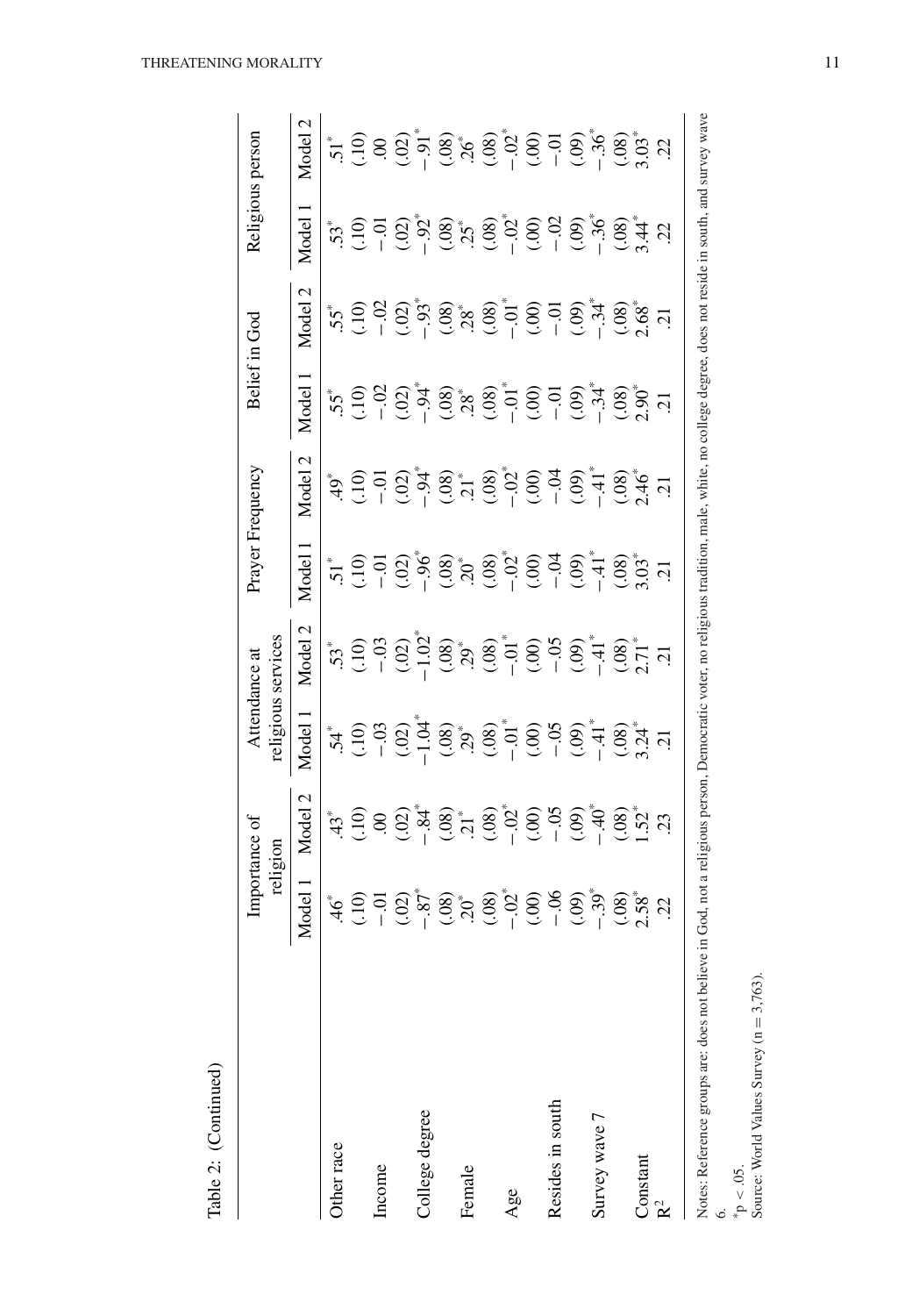



each respondent using the observed values of the covariates, and then averaged across respondents. Panels A through e are based on Model 1 in Table 2 and show the main effects of religion and politics on moral opposition to science. Like the descriptive patterns in Figure 1, predicted values in Figure 3 show that religiosity and conservative political beliefs are each associated with moral opposition to science. For each indicator of religion, the difference between the most and least religious is statistically significant. So is the difference between those at opposite ends of the political spectrum. Overall, the regression results corroborate the bivariate patterns in Figure 1. They also signal that the relationships between religiosity, political beliefs, and opposition to science are robust to numerous controls.

The final step in the analysis is to examine the moderating effect of political beliefs on religious opposition to science in a regression context. Model 2 in Table 2 adds an interaction for religiosity and political beliefs. The negative coefficients for the interaction indicate that the effect of religiosity on moral opposition to science is tempered by conservative political beliefs. In other words, the relationships between moral opposition to science and religiosity are stronger among liberals than conservatives. The interaction term is significant for each indicator of religiosity except for belief in God although its direction is consistent with the other interactions. This may reflect that professing a belief in God is a relatively low threshold of religiosity. And, unlike the other religiosity items, this one does not capture intensity. It may therefore be less sensitive to underlying differences in religiosity and less predictive of social and political attitudes.

To illustrate the interaction between religion and politics, Figure 4 plots predicted opposition to science across the range of religiosity separately for liberals and conservatives. Once again, adjusted regression results closely resemble unadjusted descriptive patterns. Predicted opposition to science increases alongside each indicator of religiosity for those on the left and the right alike.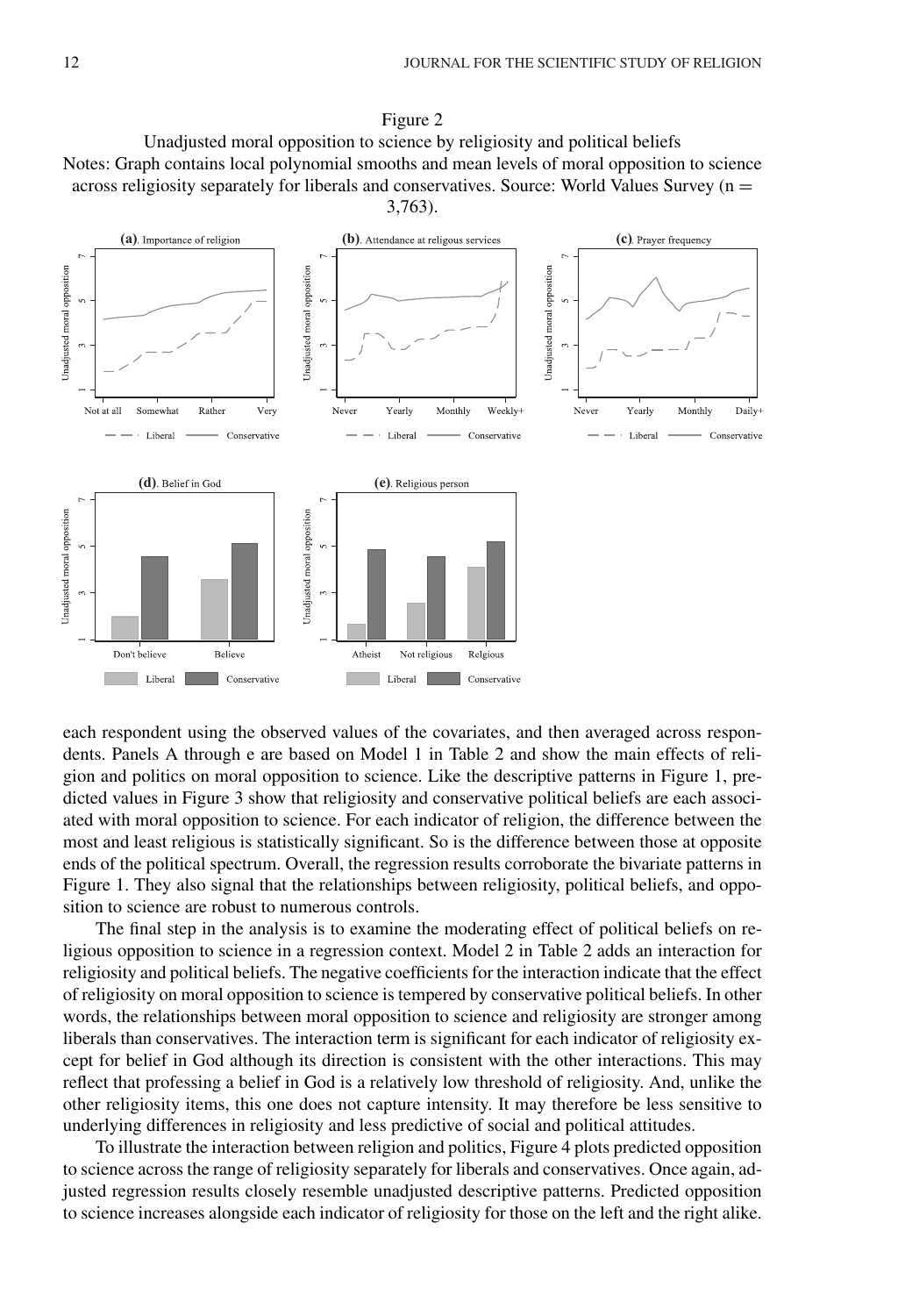# Figure 3

Adjusted moral opposition to science

Notes: Graph contains predicted values from ordinary least squares regressions of moral opposition to science on religiosity, political ideology, and controls. Dashed lines and error bars are 95% confidence intervals. Predictions are adjusted to show religious and political differences in moral opposition to science when control variables are held at their mean levels. Predictions are based on Model 1 in Table 2. Source: World Values Survey  $(n = 3.763)$ .



However, the change is more dramatic among liberals than conservatives. Second-difference tests confirm that the increase in opposition to science associated with religiosity is significantly larger for those on the left than the right for each indicator of religiosity except for belief in God. Yet, for all indicators of religiosity, the difference between religious liberals and secular liberals is significantly greater than the difference between religious liberals and secular conservatives. In fact, for two indicators of religiosity—the importance of religion (Panel A) and religious person (Panel E) variables—there is no statistically significant difference in opposition to science between religious liberals and secular conservatives. In other words, when religious liberals evaluate the moral consequences of science, they seem to have more in common with secular conservatives than with secular liberals.

In summary, our analysis yielded three key findings. First, moral opposition to science is higher among the religious than the nonreligious. This suggests that religious opposition to science stems at least partly from moral divides. Second, moral opposition to science is higher among conservatives than among liberals, which is consistent with a large body of research on the politicization of science. Third, the link between religiosity and moral opposition to science is stronger for liberals than conservatives, which may reflect overlap in conservative and religious opposition to science. Altogether, these results support the conclusion that science is associated with a moral meaning opposed by many religious and politically conservative people in the United States. Results also suggest that there is more variation in science attitudes among liberals than is sometimes acknowledged.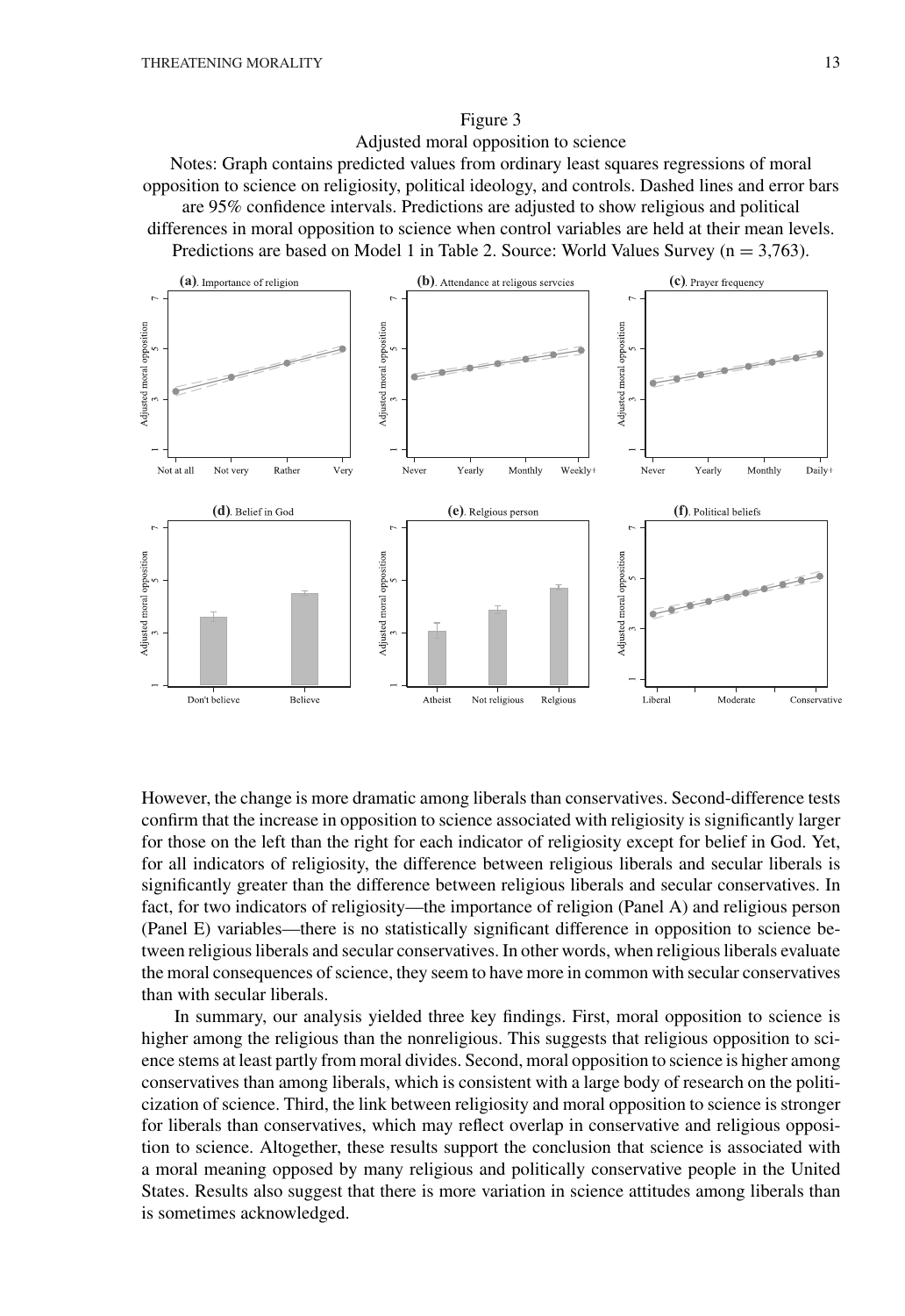# Figure 4

Adjusted moral opposition to science by religiosity and political beliefs Notes: Graph contains predicted values from ordinary least squares regressions of moral opposition to science on religiosity, political ideology, their interaction, and controls. Dashed lines and error bars are 95% confidence intervals. Predictions are adjusted to show religious and political differences in moral opposition to science when control variables are held at their mean levels. Predictions are based on Model 2 in Table 2. Source: World Values Survey ( $n = 3.763$ ).



# **Conclusions**

This investigation found that many in the United States believe that science breaks down people's understanding of right and wrong, and that this belief is more common among the religious than the nonreligious. However, the relationship between religiosity and moral opposition to science is generally stronger among political liberals than political conservatives. This may reflect the coupling of religious and conservative political identities in the United States. Moral opposition to science is only modestly higher among religious conservatives than it is among secular conservatives, because secular and religious conservatives independently view science as a normative threat. Instead, secular and religious liberals differ widely in their beliefs about the moral meaning of science. Moral opposition to science is lowest among secular liberals, which is consistent with their marginal social positions *vis-à-vis* religion and conservative politics. Yet, the level of moral opposition to science among religious liberals is more like that among secular conservatives than secular liberals. This suggests that religion weighs more heavily than politics on the moral outlooks of at least some liberals. These findings also underscore the importance of religiosity to understand political opposition to science and may help to account for liberal opposition to certain technologies, such as vaccines (McCoy 2020).

Strengthening ties between organized religion and conservative politics in the United States may raise questions about the ability to analyze religiosity and political ideology separately. However, the correlations between the measures of religiosity and political ideology we used are weak, ranging from .29 to .35. Moreover, nearly 75 percent of liberals in these data believe in God,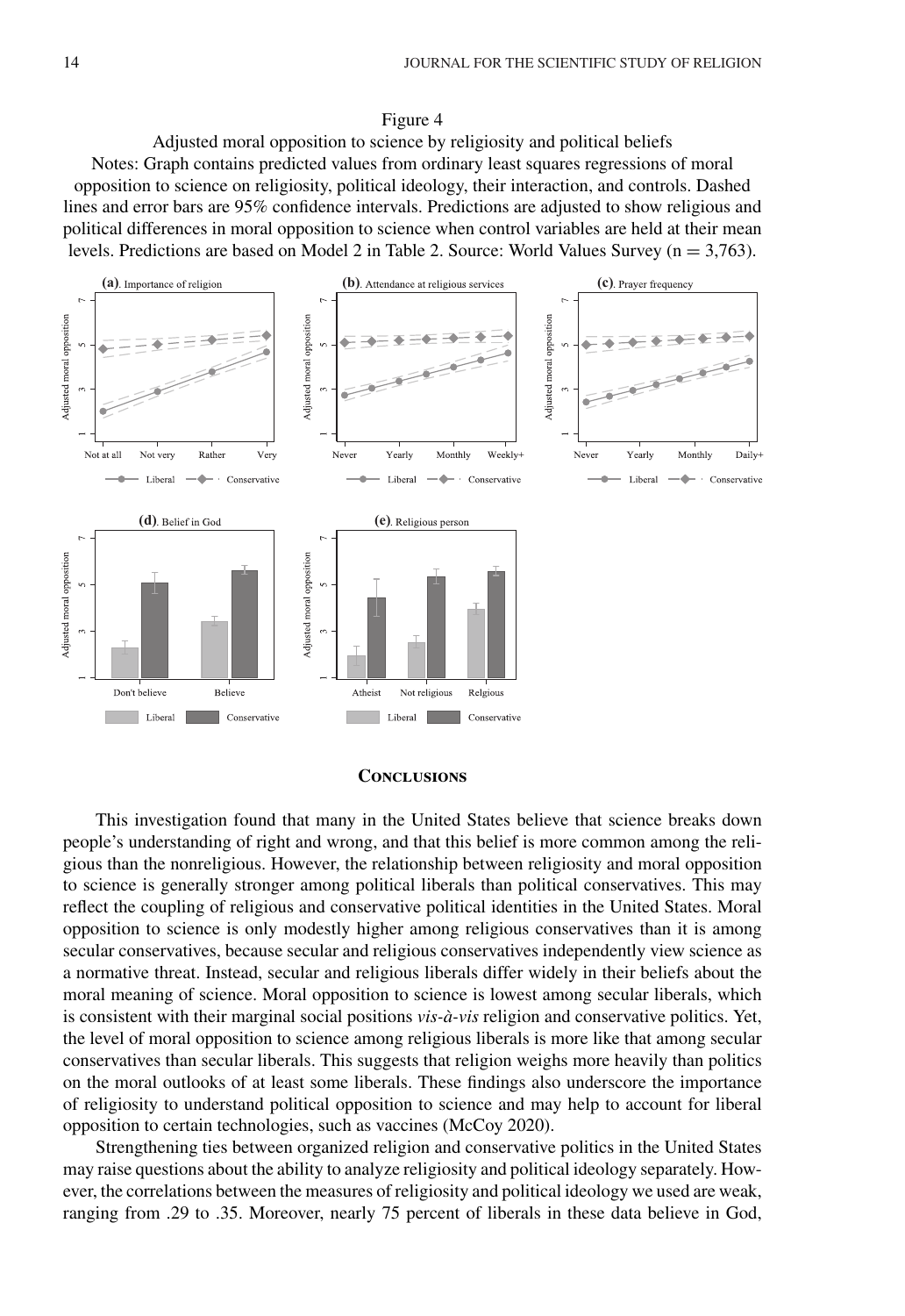nearly 60 percent say that religion is either rather or very important to them, and nearly 50 percent consider themselves to be religious. So, while liberals are less religious than conservatives, on average, it is a mistake to overlook the importance of religion on the political left.

Results from this study add to mounting evidence of the need to reconceptualize science in the literature on science attitudes. Conventionally, research on public understanding of science has focused on the public's awareness of scientific concepts and methods as the basis of science attitudes (Evans and Durant 1995). While there is clear evidence that experience with science is associated with appreciation of science, the mechanism assumed by the deficit model has come under increasing scrutiny. For example, field theories suggest that perceptions of science reflect actors' social positions relative to science and other institutions, such as religion and politics (Bourdieu 1984). While both frameworks account for the correlation between experience with and appreciation of science, they point to starkly different strategies for reducing opposition to science. If opposition to science reflects cultural conflict, then teaching the public more scientific knowledge may do little to reduce opposition to scientists and scientific organizations. Instead, the more effective strategy for reducing opposition to science may be to address its moral implications and its relationship to other potential sources of values.

These results also suggest that the moral meaning of religion merits closer scrutiny. The weaker effect of religiosity on moral opposition to science among political conservatives may reflect the alignment of organized religion and conservative political values. Sociological research on religion often prioritizes religious traditions for understanding the beliefs and behaviors of religious people. However, this study suggests that at least some of the moral values associated with organized religion may extend across faith traditions. One explanation for this is the politicization of religion (Baker et al. 2020; Fischer and Hout 2014; Whitehead et al. 2018). Conservative Christians reshaped the institutional meaning of religion when they fused conservative political values with organized religion in the late 20th century (Steensland and Wright 2014). However, the effects of this union reverberated across faith traditions. Many Americans now associate conservative politics with organized religion rather than with specific faith traditions (Evans 2016). Similarly, this study found that religiosity is associated with moral opposition to science net of faith traditions, reinforcing further the importance of religion as a source of meaning independently of denominations.

Our discussion focused on the moderating effect of political ideology on religious differences. However, the findings could also be interpreted in terms of the moderating effect of religiosity on political differences. Religious beliefs are likely fundamental to people's moral worldviews. However, political ideologies may also be associated with deeply held normative dispositions. The most cautious reading of these results is therefore that religious and political beliefs interactively shape moral opposition to science. This dynamic view of the interface of religion, politics, and science is consistent with field theories of culture and cognition (Fligstein and McAdam 2012).

These findings advance the social scientific literature on science, religion, and politics in several ways, but the conclusions are limited by two notable features of the data. First, the dependent variable focused on the moral meaning of science in general terms. More specific measures of science's moral meaning would be ideal for better understanding where and why opposition to science is greatest. Given public resistance to certain environmental and medical technologies, it is especially important for future studies to consider the meanings publics associate with specific areas of science. Second, more fine-grained data on religious identities would be ideal for situating these findings alongside research on the politicization of religion. Most conspicuously, the data we analyze do not distinguish white Evangelical Protestants or conservative Catholics, groups that were central to the politicization of religion in the United States. Despite these limitations, this article provides the most comprehensive empirical analysis to date of how religious and political beliefs relate to the morality of science, and it demonstrates the viability of the moral conflict thesis for understanding antiscience attitudes. These results also highlight the need for additional data on these issues.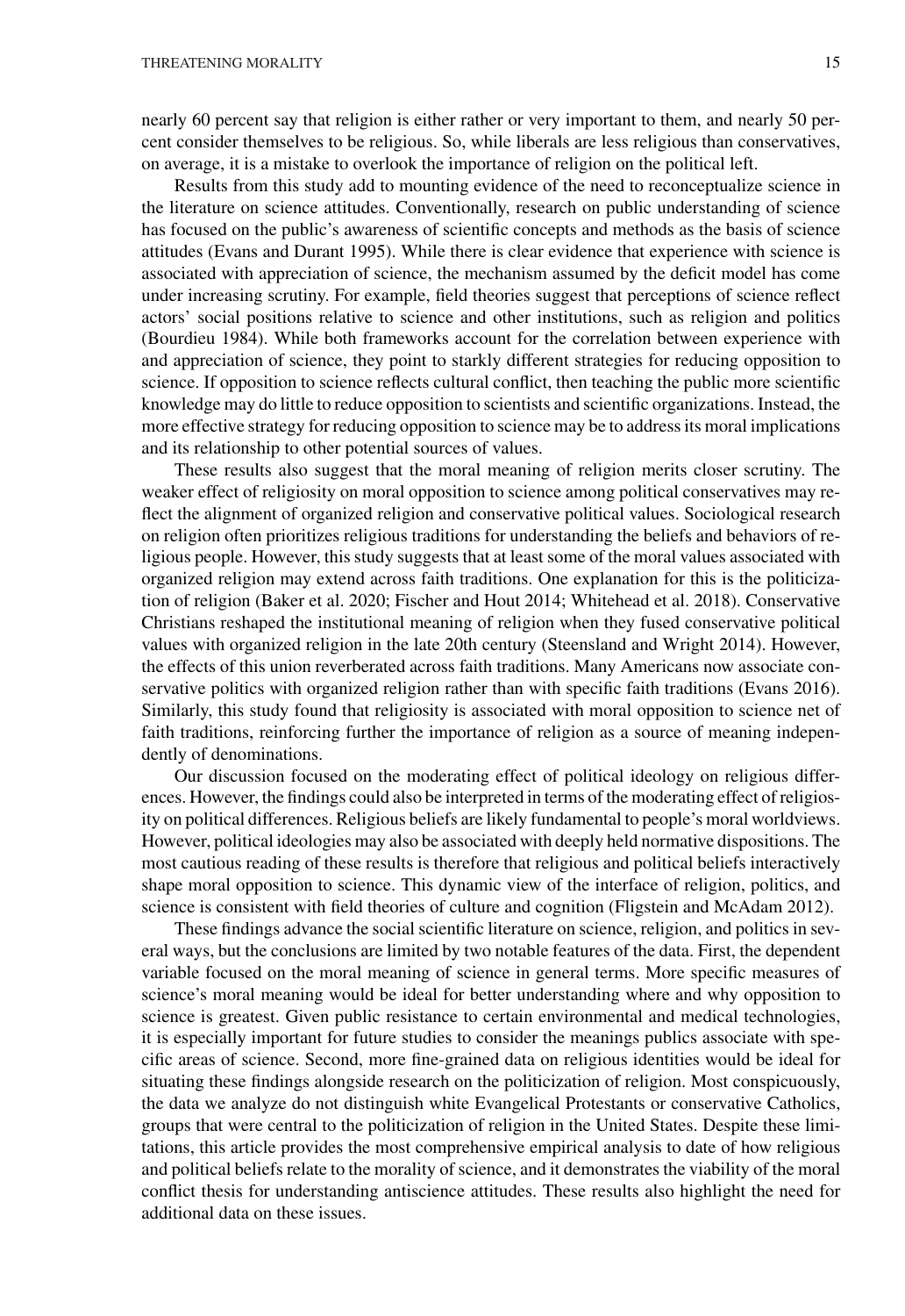Science and religion are among the most influential sources of cultural authority in modern societies. This article provides evidence that the interface between the two is a site of cultural conflict and that religious opposition to science in the United States reflects a belief among some that science threatens traditional conceptions of morality. These results also suggest that the divide is likely to persist if science and religion remain associated with cultural values that many see as at odds with one another.

#### **References**

- Alumkal, Antony. 2017. *Paranoid science: The Christian right's war on reality*. New York, NY: New York University Press.
- Baker, Joseph, Samuel Perry, and Andrew L. Whitehead. 2020. Crusading for moral authority: Christian nationalism and opposition to science. *Sociological Forum* 35(3):587–607.
- Bonikowski, Bart and Noam Gidron. 2015. The populist style in American politics: Presidential campaign discourse, 1952–1996. *Social Forces* 94(4):1593–621.
- Bourdieu, Pierre. 1984. *Distinction: A social critique of the judgement of taste cadge*. Cambridge, MA: Harvard University Press.
- Bourdieu, Pierre. 1991. The peculiar history of scientific reason. *Sociological Forum* 6(1):3–26.
- Cadge, Wendy. 2012. *Paging God: Religion in the halls of medicine*. Chicago: University of Chicago Press.
- Dawkins, Richard. 1996. *The Blind watchmaker: Why the evidence of evolution reveals a universe without design*. New York: WW Norton & Company.
- Delehanty, Jack, Penny Edgell, and Evan Stewart. 2018. Christian America? Secularized evangelical discourse and the boundaries of national belonging. *Social Forces* 97(3):1283–306.
- Dennett, Daniel C. 1995. *Darwin's dangerous idea: Evolution and the meanings of life*. New York, NY: Simon and Schuster.
- Ecklund, Elaine Howard and Christopher P. Scheitle. 2017. *Religion vs. science: What religious people really think*. New York: Oxford University Press.
- Ecklund, Elaine Howard, David R. Johnson, Brandon Vaidyanathan, Kirstin R.W. Matthews, Steven W. Lewis, Robert A. Thomson Jr, and Di Di. 2019. *Secularity and science: What scientists around the world really think about religion*. New York: Oxford University Press.
- Evans, Geoffrey and John Durant. 1995. The relationship between knowledge and attitudes in the public understanding of science in Britain. *Public Understanding of Science* 4(1):57–74.
- Evans, John H. 2010. *Playing God: Hun genetic engineering and the rationalization of the public bioethical debate*. Chicago: University of Chicago Press.
- Evans, John H. 2013. The growing social and moral conflict between conservative Protestantism and science. *Journal for the Scientific Study of Religion* 52(2):368–85.
- Evans, John H. 2018. *Morals not knowledge: Recasting the contemporary US conflict between religion and science*. Berkeley, CA: University of California Press.
- Evans, Michael S. 2016. *Seeking good debate: Religion, science, and conflict in American public life*. Oakland, CA: University of California Press.
- Fligstein, Neil and Doug McAdam. 2012. *A theory of fields*. New York, NY: Oxford University Press.
- Gauchat, Gordon. 2012. The politicization of science: A study of public trust in the United States, 1974 to 2010. *American Sociological Review* 77(2):167–87.
- Gieryn, Thomas F. 1999. *Cultural boundaries of science: Credibility on the line*. Chicago: University of Chicago Press.
- Gross, Neil, Thomas Medvetz, and Rupert Russell. 2011. The contemporary American conservative movement. *Annual Review of Sociology* 37:325–54.
- Habermas, Jürgen. 1981. *Reason and the rationalization of society*. Boston: Beacon Press.
- Hardin, Jeff, Ronald L. Numbers, and Ronald A. Binzley, eds. 2018. *The warfare between science and religion: The idea that wouldn't die*. Baltimore, MD: Johns Hopkins University Press.
- Hout, Michael and Claude S. Fischer. 2014. Explaining why more Americans have no religious preference: Political backlash and generational succession, 1987-2012. *Sociological Science* 1:423–47.
- Inglehart, Ronald and Wayne E. Baker. 2001. Modernization's challenge to traditional values: Who's afraid of Ronald McDonald? *The Futurist* 35(2):16–26.
- Inglehart, R. C., Haerpfer, A., Moreno, C., Welzel, K., Kizilova, J., Diez-Medrano, M. Lagos, P. Norris, E. Ponarin, B. Puranen, et al. (eds.) 2020. *World Values Survey: All rounds–country-pooled datafile*. Madrid, Spain & Vienna, Austria: JD Systems Institute& WVSA Secretariat [Version: [http://www.worldvaluessurvey.org/WVSDocumentationWVL.](http://www.worldvaluessurvey.org/WVSDocumentationWVL.jsp) [jsp\]](http://www.worldvaluessurvey.org/WVSDocumentationWVL.jsp).

Lewis, Clive Staples. 1947. *Miracles: A preliminary study*. London, UK: Geoffrey Bles.